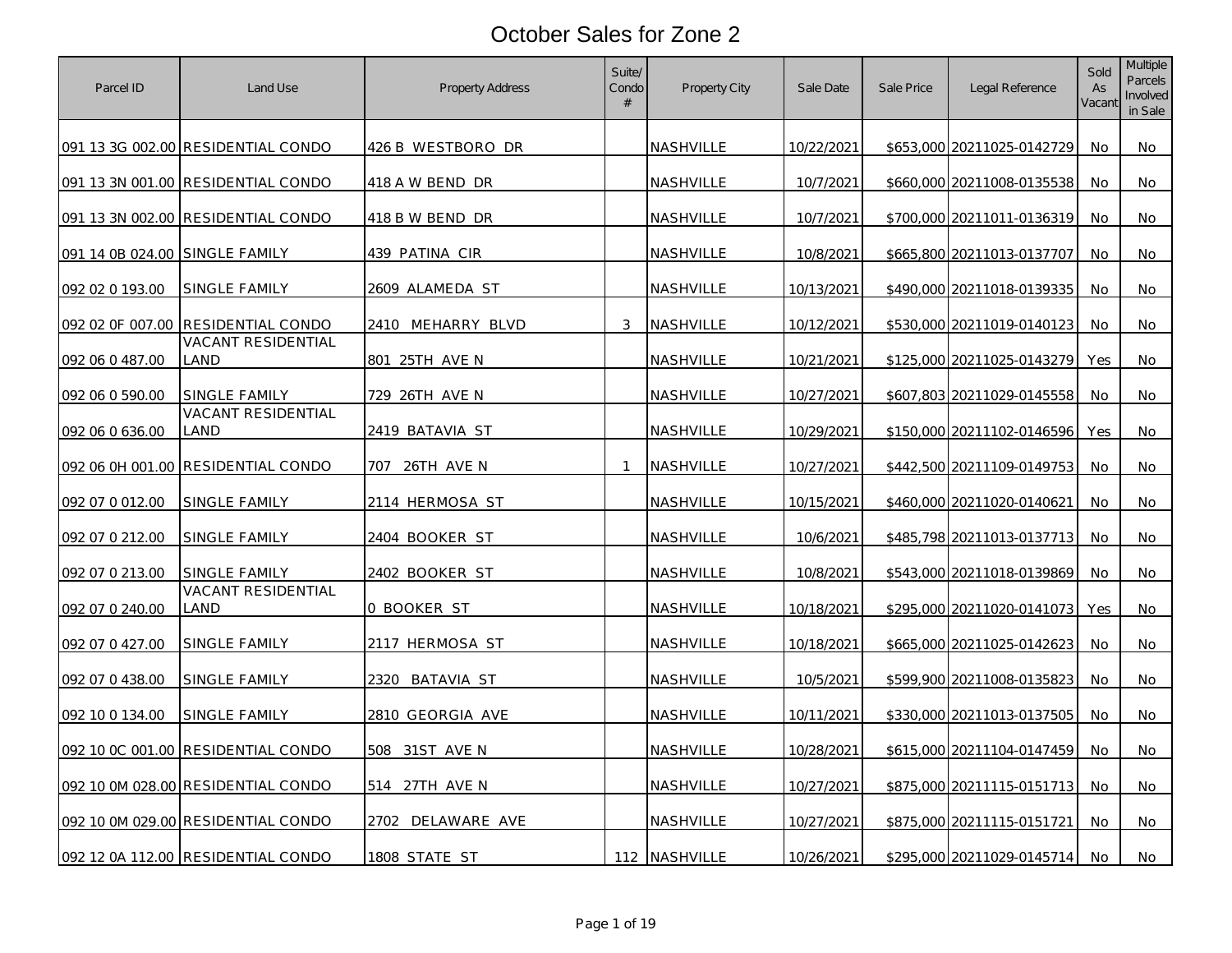| Parcel ID       | Land Use                           | <b>Property Address</b> | Suite/<br>Condo<br># | Property City  | Sale Date         | Sale Price | Legal Reference              | Sold<br>As<br>Vacant | <b>Multiple</b><br>Parcels<br>Involved<br>in Sale |
|-----------------|------------------------------------|-------------------------|----------------------|----------------|-------------------|------------|------------------------------|----------------------|---------------------------------------------------|
|                 | 092 12 4A 006.00 RESIDENTIAL CONDO | 1616 WESTEND AVE        |                      | 1501 NASHVILLE | 10/22/2021        |            | \$925,000 20211026-0143833   | No.                  | No                                                |
|                 | 092 12 4A 007.00 RESIDENTIAL CONDO | 1616 WEST END AVE       |                      | 1502 NASHVILLE | 10/26/2021        |            | \$1,518,000 20211029-0145697 | No.                  | No                                                |
|                 | 092 12 4A 009.00 RESIDENTIAL CONDO | 1616 WEST END AVE       |                      | 1504 NASHVILLE | 10/21/2021        |            | \$793,355 20211028-0144963   | No                   | No                                                |
|                 | 092 12 4A 010.00 RESIDENTIAL CONDO | 1616 WEST END AVE       |                      | 1505 NASHVILLE | 10/21/2021        |            | \$585,000 20211028-0144958   | No.                  | No                                                |
|                 | 092 12 4A 011.00 RESIDENTIAL CONDO | 1616 WEST END AVE       |                      | 1506 NASHVILLE | 10/21/2021        |            | \$799,000 20211026-0143845   | No                   | No                                                |
|                 | 092 12 4A 012.00 RESIDENTIAL CONDO | 1616 WESTEND AVE        |                      | 1507 NASHVILLE | 10/29/2021        |            | \$942,000 20211109-0149793   | No.                  | No                                                |
|                 | 092 12 4A 014.00 RESIDENTIAL CONDO | 1616 WEST END AVE       |                      | 1509 NASHVILLE | 10/27/2021        |            | \$626,000 20211029-0145736   | No                   | No                                                |
|                 | 092 12 4A 015.00 RESIDENTIAL CONDO | 1616 WESTEND AVE        |                      | 1510 NASHVILLE | <u>10/26/2021</u> |            | \$559,000 20211029-0145729   | No                   | No                                                |
|                 | 092 12 4A 016.00 RESIDENTIAL CONDO | 1616 WESTEND AVE        |                      | 1511 NASHVILLE | 10/25/2021        |            | \$663,810 20211028-0145065   | No.                  | No                                                |
|                 | 092 12 4A 193.00 RESIDENTIAL CONDO | 1616 WESTEND AVE        |                      | 3201 NASHVILLE | 10/8/2021         |            | \$3,958,000 20211020-0140507 | No                   | No                                                |
|                 | 092 12 4A 195.00 RESIDENTIAL CONDO | 1616 WESTEND AVE        |                      | 3203 NASHVILLE | 10/8/2021         |            | \$1,844,000 20211022-0141780 | No.                  | No                                                |
|                 | 092 12 4A 198.00 RESIDENTIAL CONDO | 1616 WEST END AVE       |                      | 3301 NASHVILLE | 10/22/2021        |            | \$5,100,000 20211029-0145757 | No                   | No                                                |
| 092 13 0 340.00 | SINGLE FAMILY                      | 3509 ELKINS AVE         |                      | NASHVILLE      | 10/8/2021         |            | \$300,000 20211015-0139191   | No                   | No                                                |
| 092 13 0 367.00 | VACANT RESIDENTIAL<br>LAND         | 3310 NEVADA AVE         |                      | NASHVILLE      | 10/27/2021        |            | \$450,000 20211028-0145159   | Yes                  | No                                                |
|                 | 092 16 0C 314.00 RESIDENTIAL CONDO | 807 18TH AVE S          |                      | 314 NASHVILLE  | 10/29/2021        |            | \$270,000 20211110-0150075   | No                   | No                                                |
|                 | 093 09 0A 017.00 RESIDENTIAL CONDO | 1510 DEMONBREUN ST      |                      | 605 NASHVILLE  | 10/18/2021        |            | \$346,000 20211027-0144062   | No                   | No                                                |
|                 | 093 09 0A 123.00 RESIDENTIAL CONDO | 1510 DEMONBREUN ST      |                      | 1406 NASHVILLE | 10/14/2021        |            | \$365,000 20211018-0139802   | No                   | No                                                |
|                 | 093 13 0T 008.00 RESIDENTIAL CONDO | 810 13TH AVE S          |                      | NASHVILLE      | 10/5/2021         |            | \$925,000 20211008-0135790   | No                   | No                                                |
| 102 04 0 080.00 | SINGLE FAMILY                      | 6505 PREMIER DR         |                      | NASHVILLE      | <u>10/27/2021</u> |            | \$365,000 20211101-0146212   | No                   | No.                                               |
|                 | 102 07 0A 005.00 RESIDENTIAL CONDO | 6680 CHARLOTTE PIKE     |                      | K-9 NASHVILLE  | 10/29/2021        |            | \$145,000 20211105-0148392   | No                   | No                                                |
| 102 14 0 028.00 | SINGLE FAMILY                      | 933 BRESSLYN RD         |                      | NASHVILLE      | 10/14/2021        |            | \$650,000 20211022-0142430   | No.                  | No                                                |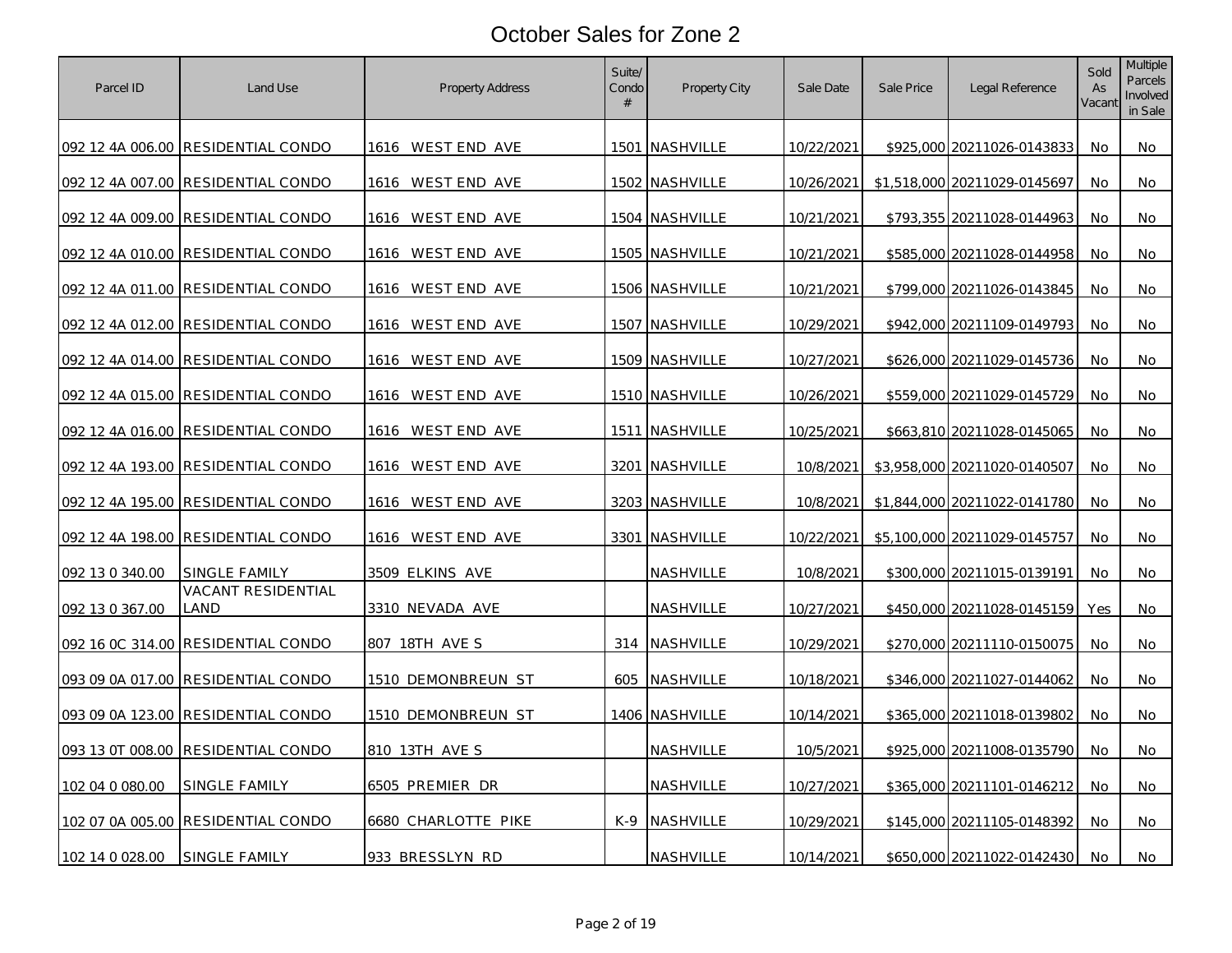| Parcel ID              | Land Use                           | Property Address      | Suite/<br>Condo<br># | <b>Property City</b> | Sale Date  | Sale Price | Legal Reference              | Sold<br>As<br>Vacant | <b>Multiple</b><br>Parcels<br>Involved<br>in Sale |
|------------------------|------------------------------------|-----------------------|----------------------|----------------------|------------|------------|------------------------------|----------------------|---------------------------------------------------|
| 102 15 0 089.00        | SINGLE FAMILY                      | 707 STARLIT RD        |                      | <b>NASHVILLE</b>     | 10/1/2021  |            | \$1,923,000 20211007-0134912 | No                   | No                                                |
|                        | 103 01 0T 001.00 RESIDENTIAL CONDO | 801 WATTS LN          |                      | NASHVILLE            | 10/15/2021 |            | \$419,999 20211018-0139363   | No                   | No                                                |
|                        | 103 01 0T 002.00 RESIDENTIAL CONDO | 803 WATTS LN          |                      | NASHVILLE            | 10/18/2021 |            | \$438,499 20211022-0141912   | No                   | No                                                |
|                        | 103 01 0T 003.00 RESIDENTIAL CONDO | 805 WATTS LN          |                      | NASHVILLE            | 10/15/2021 |            | \$429,999 20211102-1014146   | No                   | No                                                |
|                        | 103 01 0T 004.00 RESIDENTIAL CONDO | 807 WATTS LN          |                      | NASHVILLE            | 10/15/2021 |            | \$430,000 20211019-0140081   | No                   | No                                                |
| 103 01 0T 010.00       | <b>RESIDENTIAL CONDO</b>           | 809 WATTS LN          | $\overline{1}$       | NASHVILLE            | 10/20/2021 |            | \$448,499 20211101-0146180   | No                   | No.                                               |
|                        | 103 01 0T 011.00 RESIDENTIAL CONDO | 809<br>WATTS LN       | 2                    | NASHVILLE            | 10/20/2021 |            | \$429,999 20211021-0141272   | No.                  | No                                                |
|                        | 103 01 0T 012.00 RESIDENTIAL CONDO | 809 WATTS LN          | 3                    | NASHVILLE            | 10/20/2021 |            | \$439,999 20211027-0144581   | No                   | No                                                |
|                        | 103 02 0S 002.00 RESIDENTIAL CONDO | 239 WHITE BRIDGE PIKE | 2                    | NASHVILLE            | 10/15/2021 |            | \$554,900 20211019-0140441   | No                   | No                                                |
| 103 02 0S 003.00       | <b>RESIDENTIAL CONDO</b>           | 239 WHITE BRIDGE PIKE | 3                    | NASHVILLE            | 10/22/2021 |            | \$564,900 20211027-0144349   | No                   | No                                                |
| 103 03 0 047.00        | <b>SINGLE FAMILY</b>               | 199 53RD AVE N        |                      | NASHVILLE            | 10/18/2021 |            | \$305,000 20211022-0141827   | No                   | No                                                |
| 103 03 0 049.00        | <u>SINGLE FAMILY</u>               | <u>203 53RD AVE N</u> |                      | <b>NASHVILLE</b>     | 10/19/2021 |            | \$700,000 20211021-0141607   | No.                  | No                                                |
| 103 04 0 070.00        | SINGLE FAMILY                      | 4300 WYOMING AVE      |                      | NASHVILLE            | 10/29/2021 |            | \$720,000 20211112-0150569   | No.                  | No                                                |
| 103 04 0 084.00        | SINGLE FAMILY                      | 4208 WYOMING AVE      |                      | NASHVILLE            | 10/22/2021 |            | \$650,000 20211025-0143457   | No                   | No                                                |
| 103 04 0 271.00        | SINGLE FAMILY                      | 4101 IDAHO AVE        |                      | NASHVILLE            | 10/15/2021 |            | \$950,000 20211020-0141109   | No.                  | No                                                |
| 103 04 0 340.00        | SINGLE FAMILY                      | 4105 MEDIA ST         |                      | NASHVILLE            | 10/7/2021  |            | \$1,100,000 20211008-0135801 | No                   | No                                                |
| 103 04 0 406.00        | SINGLE FAMILY                      | 4015 NEBRASKA AVE     |                      | NASHVILLE            | 10/5/2021  |            | \$665,000 20211011-0136037   | No                   | No                                                |
| 103 04 0J 001.00       | <b>RESIDENTIAL CONDO</b>           | 209 46TH AVE N        |                      | NASHVILLE            | 10/7/2021  |            | \$400,000 20211012-0136825   | No.                  | No                                                |
| 103 04 0J 002.00       | <b>RESIDENTIAL CONDO</b>           | 207 46TH AVE N        |                      | NASHVILLE            | 10/7/2021  |            | \$400,000 20211012-0136820   | No                   | No                                                |
| <u>103 06 0 182.00</u> | <b>SINGLE FAMILY</b>               | 5620 STONEWAY TRL     |                      | NASHVILLE            | 10/28/2021 |            | \$619,100 20211101-0145955   | No                   | No                                                |
|                        | 103 06 0T 001.00 RESIDENTIAL CONDO | 5521 KENDALL DR       |                      | NASHVILLE            | 10/13/2021 |            | \$475,000 20211014-0138352   | No.                  | No                                                |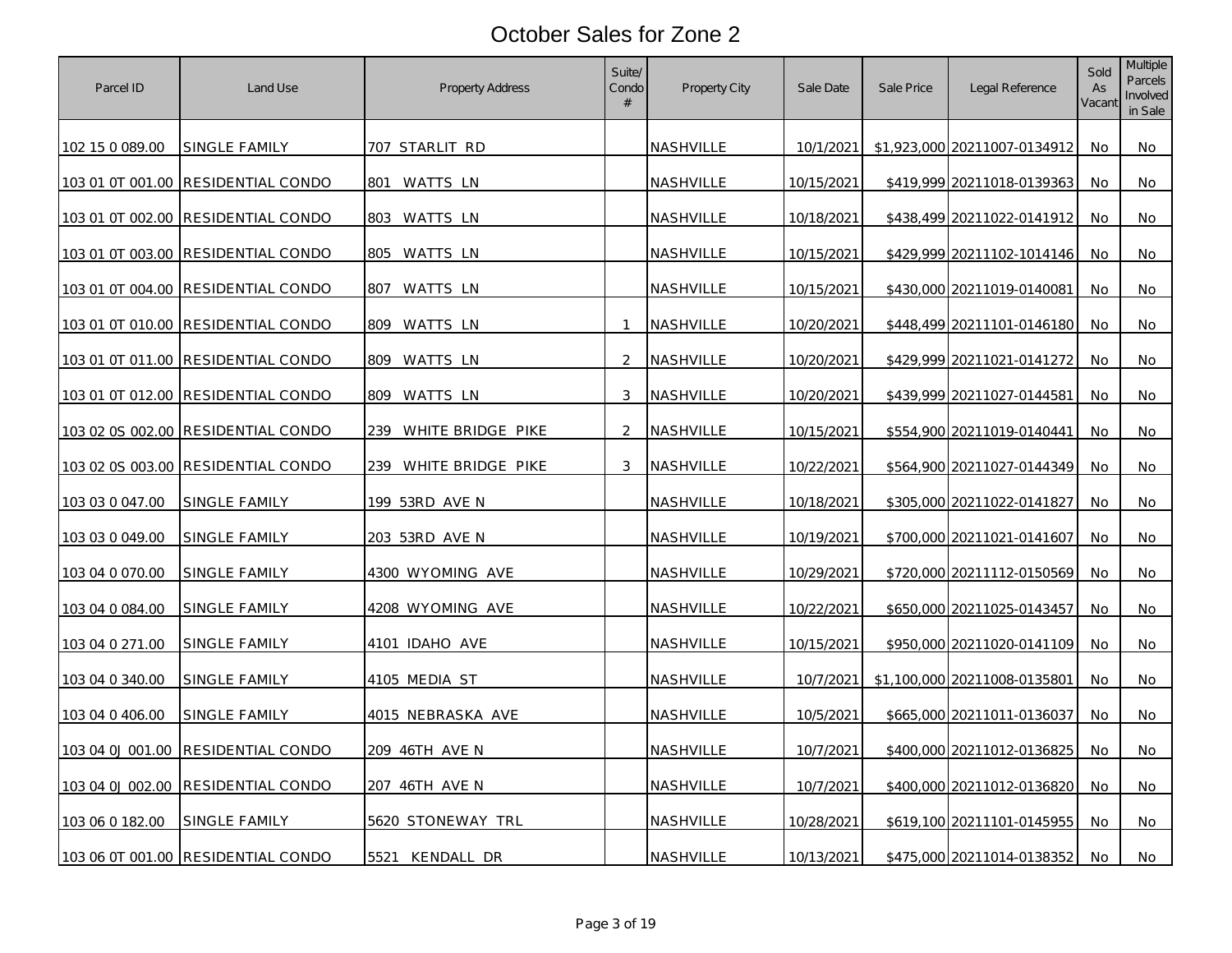| Parcel ID        | Land Use                                  | Property Address     | Suite/<br>Condo<br># | <b>Property City</b> | Sale Date  | Sale Price | Legal Reference              | Sold<br>As<br>Vacant | <b>Multiple</b><br>Parcels<br>Involved<br>in Sale |
|------------------|-------------------------------------------|----------------------|----------------------|----------------------|------------|------------|------------------------------|----------------------|---------------------------------------------------|
| 103 07 0 005.00  | SINGLE FAMILY                             | 5502 OAKMONT CIR     |                      | NASHVILLE            | 10/29/2021 |            | \$452,900 20211108-0149123   | No                   | No                                                |
|                  | 103 08 0A 039.00 RESIDENTIAL CONDO        | 4425 WESTLAWN DR     |                      | B305 NASHVILLE       | 10/13/2021 |            | \$229,900 20211015-0138636   | No                   | No                                                |
|                  | 103 08 0B 414.00 RESIDENTIAL CONDO        | 414 SLOAN RD         |                      | NASHVILLE            | 10/29/2021 |            | \$235,000 20211104-0147660   | No                   | No                                                |
|                  | 103 08 0C 005.00 RESIDENTIAL CONDO        | 3919 WESTLAWN PL     |                      | NASHVILLE            | 10/22/2021 |            | \$285,000 20211027-0144543   | No                   | No                                                |
| 103 10 0 050.00  | SINGLE FAMILY                             | 703 CANEBRAKE DR     |                      | <b>NASHVILLE</b>     | 10/5/2021  |            | \$530,000 20211011-0136508   | No                   | No                                                |
| 103 10 0 096.00  | SINGLE FAMILY                             | 831 NEARTOP DR       |                      | NASHVILLE            | 10/17/2021 |            | \$600,000 20211109-0149523   | No                   | No                                                |
|                  | 103 12 0G 102.00 RESIDENTIAL CONDO        | 4000 WEST END AVE    |                      | 102 NASHVILLE        | 10/28/2021 |            | \$1,500,000 20211029-0145415 | No.                  | No                                                |
|                  | 103 14 0H 002.00 RESIDENTIAL CONDO        | 75 A BROOKWOOD TER   |                      | NASHVILLE            | 10/8/2021  |            | \$1,299,000 20211013-0137601 | No.                  | No                                                |
| 103 16 0 094.00  | SINGLE FAMILY                             | 501 WILSON BLVD      |                      | NASHVILLE            | 10/8/2021  |            | \$1,285,250 20211022-0142024 | No                   | No                                                |
|                  | 103 16 0A 068.00 RESIDENTIAL CONDO        | 3901 WEST END AVE    |                      | 704 NASHVILLE        | 10/29/2021 |            | \$538,000 20211105-0148189   | No                   | No                                                |
|                  | 103 16 0C 601.00 RESIDENTIAL CONDO        | 4225 HARDING PIKE    |                      | 601 NASHVILLE        | 10/8/2021  |            | \$209,900 20211013-0137493   | No                   | No                                                |
|                  | <u>103 16 0D 102.00 RESIDENTIAL CONDO</u> | 3909 WHITLAND AVE    | 102                  | NASHVILLE            | 10/29/2021 |            | \$226,400 20211108-0149014   | No.                  | No.                                               |
| 104 01 0 061.00  | SINGLE FAMILY                             | 302 CHAMBERLIN ST    |                      | NASHVILLE            | 10/19/2021 |            | \$1,299,900 20211028-0144846 | No                   | No                                                |
| 104 01 0 143.00  | VACANT RESIDENTIAL<br>land                | 162 37TH AVE N       |                      | NASHVILLE            | 10/12/2021 |            | \$425,000 20211014-0138319   | Yes                  | No                                                |
| 104 01 0 175.00  | SINGLE FAMILY                             | 4000 NEBRASKA AVE    |                      | NASHVILLE            | 10/13/2021 |            | \$2,000,000 20211015-0139009 | No                   | No                                                |
|                  | 104 01 4F 001.00 RESIDENTIAL CONDO        | 500 A ACKLEN PARK DR |                      | NASHVILLE            | 10/25/2021 |            | \$772,000 20211027-0144367   | No                   | No                                                |
| 104 01 4F 002.00 | <b>RESIDENTIAL CONDO</b>                  | 500 B ACKLEN PARK DR |                      | NASHVILLE            | 10/26/2021 |            | \$799,900 20211027-0144366   | No                   | No                                                |
|                  | 104 02 0A 006.00 RESIDENTIAL CONDO        | 201 ACKLEN PARK DR   | 6                    | NASHVILLE            | 10/20/2021 |            | \$182,500 20211025-0143350   | No                   | No                                                |
|                  | 104 02 1G 004.00 RESIDENTIAL CONDO        | 425 AVOCA ST         |                      | NASHVILLE            | 10/21/2021 |            | \$1,015,000 20211025-0142724 | No                   | No                                                |
|                  | 104 02 3P 001.00 RESIDENTIAL CONDO        | 119 MASON AVE        | 201                  | NASHVILLE            | 10/8/2021  |            | \$646,500 20211022-0141778   | No                   | No                                                |
|                  | 104 02 3P 002.00 RESIDENTIAL CONDO        | 119 MASON AVE        |                      | 202 NASHVILLE        | 10/14/2021 |            | \$649,900 20211022-0141760   | No.                  | No                                                |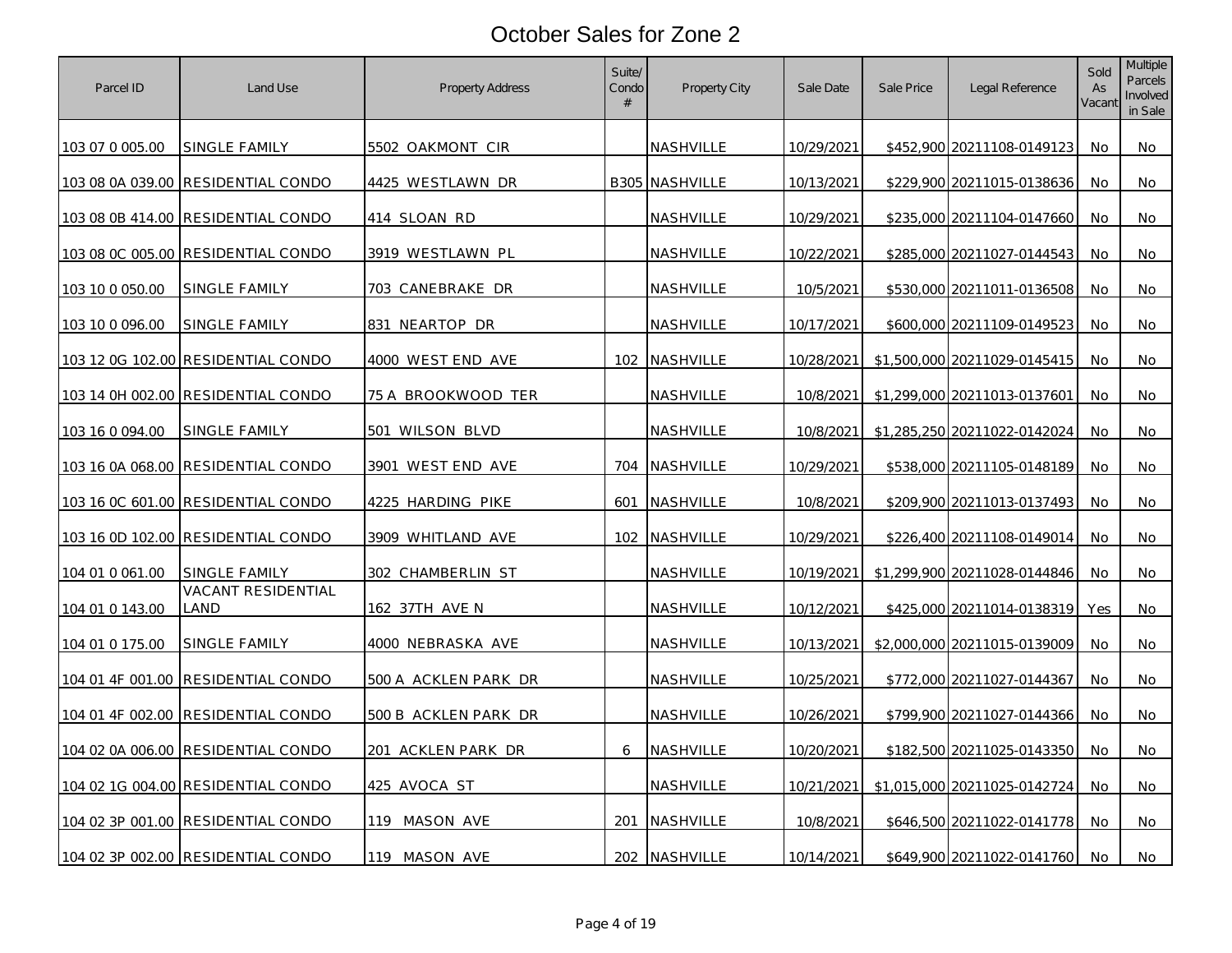| Parcel ID        | Land Use                           | <b>Property Address</b> | Suite/<br>Condo<br># | Property City        | Sale Date  | Sale Price | Legal Reference              | Sold<br>As<br>Vacant | <b>Multiple</b><br>Parcels<br>Involved<br>in Sale |
|------------------|------------------------------------|-------------------------|----------------------|----------------------|------------|------------|------------------------------|----------------------|---------------------------------------------------|
|                  | 104 02 3P 003.00 RESIDENTIAL CONDO | 119 MASON AVE           |                      | 203 NASHVILLE        | 10/8/2021  |            | \$665,000 20211027-0144252   | No                   | No                                                |
|                  | 104 02 3P 005.00 RESIDENTIAL CONDO | 119 MASON AVE           |                      | 205 NASHVILLE        | 10/12/2021 |            | \$627,000 20211105-0148436   | No                   | No                                                |
|                  | 104 02 3P 007.00 RESIDENTIAL CONDO | 119 MASON AVE           |                      | 207 NASHVILLE        | 10/8/2021  |            | \$475,000 20211026-0143879   | No                   | No                                                |
|                  | 104 02 3P 008.00 RESIDENTIAL CONDO | 119 MASON AVE           | 301                  | NASHVILLE            | 10/8/2021  |            | \$654,500 20211018-0139701   | No                   | No                                                |
|                  | 104 02 3P 009.00 RESIDENTIAL CONDO | 119 MASON AVE           |                      | 302 NASHVILLE        | 10/8/2021  |            | \$885,000 20211020-0141150   | No                   | No                                                |
|                  | 104 02 3P 010.00 RESIDENTIAL CONDO | 119 MASON AVE           |                      | 303 NASHVILLE        | 10/29/2021 |            | \$885,000 20211105-0148452   | No                   | No.                                               |
|                  | 104 02 3P 011.00 RESIDENTIAL CONDO | 119 MASON AVE           |                      | 304 NASHVILLE        | 10/8/2021  |            | \$641,000 20211020-0140547   | No                   | No                                                |
|                  | 104 02 3P 012.00 RESIDENTIAL CONDO | 119 MASON AVE           |                      | 305 NASHVILLE        | 10/26/2021 |            | \$740,000 20211202-0159799   | No                   | No                                                |
|                  | 104 02 3P 013.00 RESIDENTIAL CONDO | 119 MASON AVE           |                      | 306 NASHVILLE        | 10/15/2021 |            | \$645,000 20211025-0142637   | No                   | No                                                |
|                  | 104 02 3P 014.00 RESIDENTIAL CONDO | 119 MASON AVE           |                      | 307 NASHVILLE        | 10/19/2021 |            | \$759,900 20211105-0148456   | No                   | No                                                |
|                  | 104 05 0C 005.00 RESIDENTIAL CONDO | 3515 A RICHLAND AVE     |                      | NASHVILLE            | 10/4/2021  |            | \$799,000 20211008-0135458   | No                   | No                                                |
|                  | 104 06 0B 202.00 RESIDENTIAL CONDO | 3314 WEST END AVE       |                      | 202 NASHVILLE        | 10/8/2021  |            | \$602,000 20211012-0136775   | No                   | No                                                |
|                  | 104 06 0F 012.00 RESIDENTIAL CONDO | 3310 LONG BLVD          |                      | <b>B-8 NASHVILLE</b> | 10/28/2021 |            | \$248,000 20211028-0144890   | No                   | No                                                |
| 104 06 0L 010.00 | <b>RESIDENTIAL CONDO</b>           | 3210 ORLEANS DR         | 10                   | NASHVILLE            | 10/1/2021  |            | \$132,000 20211012-0137049   | No                   | No                                                |
|                  | 104 06 0M 016.00 RESIDENTIAL CONDO | 216 FAIRMONT CT         |                      | NASHVILLE            | 10/5/2021  |            | \$379,900 20211008-0135542   | No                   | No                                                |
|                  | 104 06 0Q 002.00 RESIDENTIAL CONDO | 3804 B MARLBOROUGH AVE  |                      | NASHVILLE            | 10/8/2021  |            | \$894,000 20211013-0137871   | No                   | No                                                |
|                  | 104 08 0G 005.00 RESIDENTIAL CONDO | <u>1711 18TH AVE S</u>  |                      | <b>B-1 NASHVILLE</b> | 10/25/2021 |            | \$320,000 20211027-0144215   | No                   | No                                                |
|                  | 104 08 0M 201.00 RESIDENTIAL CONDO | 1700 18TH AVE S         |                      | NASHVILLE            | 10/19/2021 |            | \$475,000 20211025-0142966   | No                   | No                                                |
| 104 09 0 080.00  | SINGLE FAMILY                      | 3621 CENTRAL AVE        |                      | NASHVILLE            | 10/28/2021 |            | \$1,210,000 20211029-0145480 | No                   | No                                                |
|                  | 104 09 0G 019.00 RESIDENTIAL CONDO | 120 WEST END PL         |                      | NASHVILLE            | 10/28/2021 |            | \$310,000 20211109-0149809   | No                   | No                                                |
| 104 10 0 072.00  | SINGLE FAMILY                      | 337 CHESTERFIELD AVE    |                      | NASHVILLE            | 10/29/2021 |            | \$800,000 20211104-0147478   | No                   | No                                                |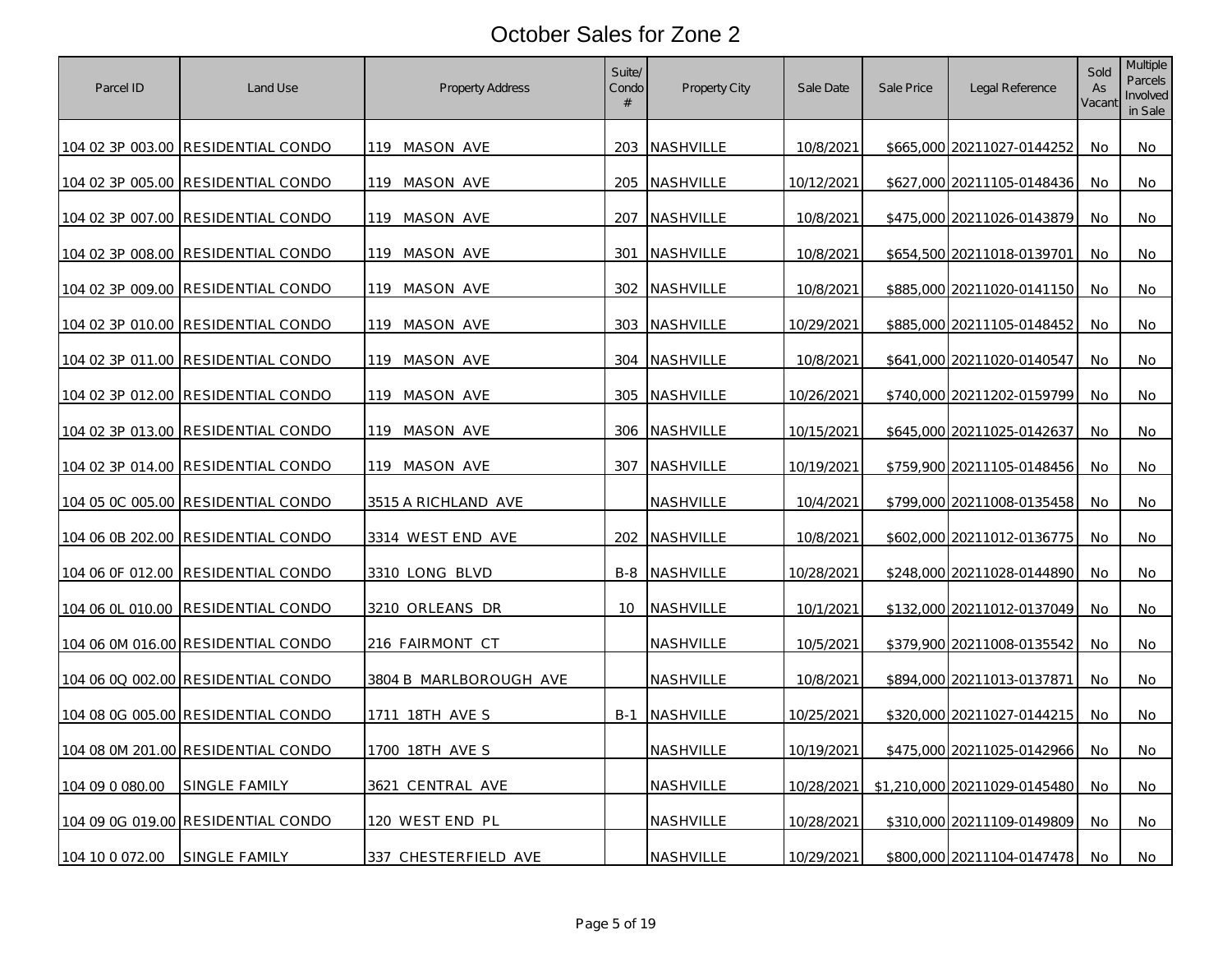| Parcel ID                      | Land Use                           | <b>Property Address</b> | Suite/<br>Condo<br># | Property City         | Sale Date  | Sale Price | Legal Reference              | Sold<br>As<br>Vacant | <b>Multiple</b><br>Parcels<br>Involved<br>in Sale |
|--------------------------------|------------------------------------|-------------------------|----------------------|-----------------------|------------|------------|------------------------------|----------------------|---------------------------------------------------|
| 104 10 0 250.00                | <b>DUPLEX</b>                      | 3505 MARLBOROUGH AVE    |                      | NASHVILLE             | 10/28/2021 |            | \$610,000 20211029-0145452   | No.                  | No                                                |
| 104 10 0X 001.00 DUPLEX        |                                    | 3505 MARLBOROUGH AVE    |                      | NASHVILLE             | 10/28/2021 |            | \$610,000 20211029-0145452   | No                   | Yes                                               |
| 104 10 0X 002.00               | VACANT RESIDENTIAL<br>LAND         | 402 LANCASTER AVE       |                      | NASHVILLE             | 10/28/2021 |            | \$610,000 20211029-0145452   | No                   | Yes                                               |
| 104 11 0 237.00                | SINGLE FAMILY                      | 2602 ESSEX PL           |                      | NASHVILLE             | 10/14/2021 |            | \$1,405,000 20211018-0139509 | No                   | No                                                |
|                                | 104 11 0A 029.00 RESIDENTIAL CONDO | 2134 FAIRFAX AVE        |                      | <b>B-13 NASHVILLE</b> | 10/25/2021 |            | \$187.000 20211027-0144150   | No.                  | No                                                |
| 104 11 4A 011.00               | RESIDENTIAL CONDO                  | 2001<br>CONVENT PL      | 11                   | NASHVILLE             | 10/12/2021 |            | \$875,000 20211018-0139748   | No                   | No                                                |
| 104 12 0 208.00                | SINGLE FAMILY                      | 2113 18TH AVE S         |                      | NASHVILLE             | 10/21/2021 |            | \$806,000 20211025-0143251   | No.                  | No                                                |
| 104 13 0 004.00                | SINGLE FAMILY                      | 201 CANTRELL AVE        |                      | NASHVILLE             | 10/6/2021  |            | \$550,000 20211007-0134773   | No                   | No                                                |
| 104 13 0 082.00                | SINGLE FAMILY                      | 212 LEONARD AVE         |                      | NASHVILLE             | 10/8/2021  |            | \$900,000 20211008-0135851   | No                   | No                                                |
| 104 13 0 275.00                | SINGLE FAMILY                      | 704 MILLSTONE LN        |                      | NASHVILLE             | 10/20/2021 |            | \$1,825,000 20211025-0143119 | No                   | No                                                |
| 104 14 0 048.00                | SINGLE FAMILY                      | 2924 WESTMORELAND DR    |                      | NASHVILLE             | 10/15/2021 |            | \$687,500 20211021-0141347   | No                   | No                                                |
| 104 14 0G 032.00 SINGLE FAMILY |                                    | 20 WHITWORTH BLVD       |                      | <u>NASHVILLE</u>      | 10/26/2021 |            | \$1,370,000 20211028-0145106 | No                   | No                                                |
| 104 15 0 021.00                | SINGLE FAMILY                      | 2800 WESTWOOD AVE       |                      | NASHVILLE             | 10/5/2021  |            | \$369,900 20211013-0137877   | No.                  | No                                                |
| 104 15 0 174.00                | <b>DUPLEX</b>                      | 2127 BLAIR BLVD         |                      | NASHVILLE             | 10/28/2021 |            | \$660,000 20211103-0146926   | No                   | No                                                |
| 104 15 0 216.00                | SINGLE FAMILY                      | 2123 ASHWOOD AVE        |                      | NASHVILLE             | 10/13/2021 |            | \$925,000 20211018-0139556   | No.                  | No                                                |
| 104 16 0 103.00                | <b>DUPLEX</b>                      | 1712 ASHWOOD AVE        |                      | NASHVILLE             | 10/1/2021  |            | \$385,000 20211011-0136054   | No                   | No                                                |
| 105 01 0 254.00                | SINGLE FAMILY                      | 1207 14TH AVE S         |                      | NASHVILLE             | 10/1/2021  |            | \$779,000 20211006-0134148   | No                   | No                                                |
| 105 01 0 624.00                | <b>DUPLEX</b>                      | <u>940 ARCHER ST</u>    |                      | NASHVILLE             | 10/28/2021 |            | \$850,000 20211109-0149350   | No                   | No                                                |
| 105 01 0L 001.00               | <b>RESIDENTIAL CONDO</b>           | 1013 A 12TH AVE S       |                      | NASHVILLE             | 10/22/2021 |            | \$1,025,000 20211027-0144424 | No.                  | No                                                |
|                                | 105 01 0L 002.00 RESIDENTIAL CONDO | 1013 B 12TH AVE S       |                      | NASHVILLE             | 10/22/2021 |            | \$1,025,000 20211027-0144416 | <b>No</b>            | No                                                |
|                                | 105 01 1B 001.00 RESIDENTIAL CONDO | 1501 SOUTH ST           |                      | NASHVILLE             | 10/13/2021 |            | \$1,350,000 20211019-0140066 | No                   | No                                                |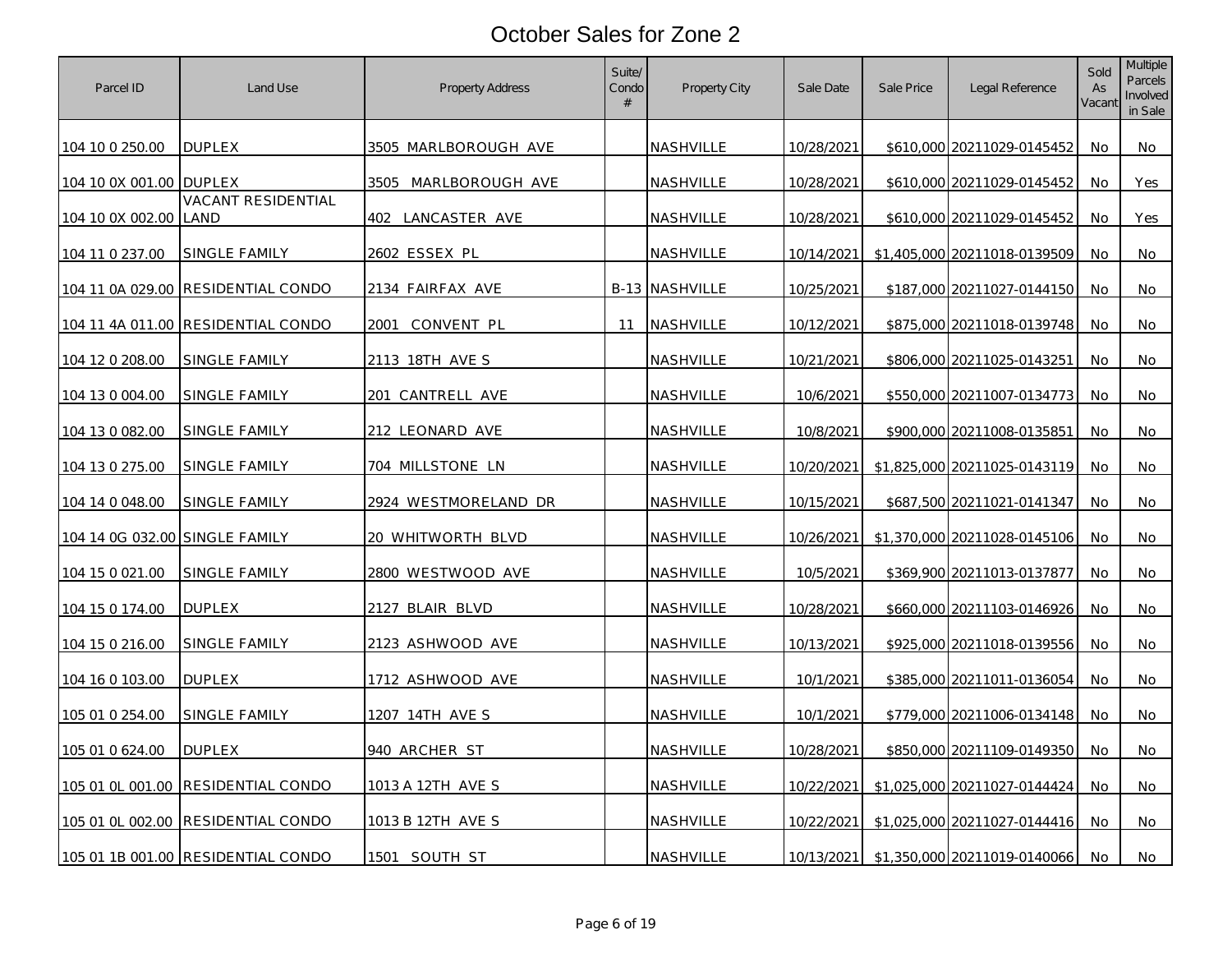| Parcel ID        | Land Use                                  | Property Address       | Suite/<br>Condo<br># | Property City    | Sale Date  | Sale Price | Legal Reference              | Sold<br>As<br>Vacant | <b>Multiple</b><br>Parcels<br>Involved<br>in Sale |
|------------------|-------------------------------------------|------------------------|----------------------|------------------|------------|------------|------------------------------|----------------------|---------------------------------------------------|
|                  | 105 01 1Q 002.00 RESIDENTIAL CONDO        | 1011 B 12TH AVE S      |                      | NASHVILLE        | 10/29/2021 |            | \$1,320,000 20211108-0149138 | No                   | No                                                |
|                  | 105 01 3P 001.00 RESIDENTIAL CONDO        | 1000 12TH AVE S        |                      | NASHVILLE        | 10/6/2021  |            | \$1,304,025 20211012-0137061 | No                   | No                                                |
|                  | 105 01 3P 004.00 RESIDENTIAL CONDO        | 1006 12TH AVE S        |                      | <b>NASHVILLE</b> | 10/20/2021 |            | \$1,001,725 20211025-0143376 | No                   | No                                                |
|                  | 105 01 3P 009.00 RESIDENTIAL CONDO        | SOUTHSIDE CT<br>1037   | $\overline{4}$       | NASHVILLE        | 10/20/2021 |            | \$974,790 20211029-0145342   | No                   | No                                                |
|                  | <u>105 01 4A 017.00 RESIDENTIAL CONDO</u> | <u>1003 11TH AVE S</u> |                      | NASHVILLE        | 10/4/2021  |            | \$1,025,000 20211007-0134809 | No                   | No                                                |
| 105 02 0 513.00  | SINGLE FAMILY                             | 932 ARCHER ST          |                      | <b>NASHVILLE</b> | 10/29/2021 |            | \$750,000 20211116-0152466   | No                   | No                                                |
| 105 02 0 516.00  | <b>VACANT RESIDENTIAL</b><br>_AND         | 920 ARCHER ST          |                      | NASHVILLE        | 10/28/2021 |            | \$775,000 20211116-0152275   | Yes                  | No                                                |
|                  | 105 02 1Q 219.00 RESIDENTIAL CONDO        | 920 SOUTH ST           |                      | 219 NASHVILLE    | 10/27/2021 |            | \$465,000 20211112-0150699   | No.                  | No                                                |
|                  | 105 02 3F 202.00 RESIDENTIAL CONDO        | 806 OLYMPIC ST         |                      | 202 NASHVILLE    | 10/8/2021  |            | \$335,900 20211013-0137759   | No                   | No                                                |
| 105 02 3F 303.00 | <b>RESIDENTIAL CONDO</b>                  | 806 OLYMPIC ST         |                      | 303 NASHVILLE    | 10/22/2021 |            | \$352,900 20211025-0145091   | No.                  | No                                                |
|                  | 105 02 3F 412.00 RESIDENTIAL CONDO        | 806 OLYMPIC ST         |                      | 412 NASHVILLE    | 10/29/2021 |            | \$405,000 20211102-0146685   | No                   | No                                                |
| 105 02 3F 506.00 | <b>RESIDENTIAL CONDO</b>                  | 806 OLYMPIC ST         |                      | 506 NASHVILLE    | 10/20/2021 |            | \$435,000 20211022-0142451   | No.                  | No                                                |
| 105 05 0 063.00  | SINGLE FAMILY                             | 1715 15TH AVE S        |                      | NASHVILLE        | 10/25/2021 |            | \$610,000 20211103-0147392   | No                   | No                                                |
| 105 05 0Z 004.00 | <b>RESIDENTIAL CONDO</b>                  | 1119 SUMMIT AVE        |                      | NASHVILLE        | 10/19/2021 |            | \$650,000 20211021-0141513   | No                   | No                                                |
|                  | 105 05 4M 001.00 RESIDENTIAL CONDO        | 1405 11TH AVE S        |                      | NASHVILLE        | 10/14/2021 |            | \$925,000 20211022-0142101   | No                   | No                                                |
|                  | 105 05 4M 002.00 RESIDENTIAL CONDO        | 1403 11TH AVE S        |                      | NASHVILLE        | 10/5/2021  |            | \$925,000 20211012-0137313   | No                   | No                                                |
|                  | 105 06 0E 001.00 RESIDENTIAL CONDO        | 759 B ALLOWAY ST       |                      | NASHVILLE        | 10/1/2021  |            | \$675,000 20211015-0139095   | No                   | No                                                |
|                  | 105 09 0W 004.00 RESIDENTIAL CONDO        | 1025 WEDGEWOOD AVE     |                      | NASHVILLE        | 10/5/2021  |            | \$1,010,000 20211007-0135165 | No                   | No.                                               |
|                  | 105 09 0W 006.00 RESIDENTIAL CONDO        | 1021 WEDGEWOOD AVE     |                      | NASHVILLE        | 10/4/2021  |            | \$920,900 20211013-0137753   | No                   | No                                                |
|                  | 105 09 1H 060.00 RESIDENTIAL CONDO        | 1900 12TH AVE S        |                      | 415 NASHVILLE    | 10/5/2021  |            | \$314,900 20211007-0135026   | No                   | No                                                |
|                  | 105 09 1H 072.00 RESIDENTIAL CONDO        | 1900 12TH AVE S        |                      | 506 NASHVILLE    | 10/25/2021 |            | \$425,000 20211109-0149799   | No                   | No                                                |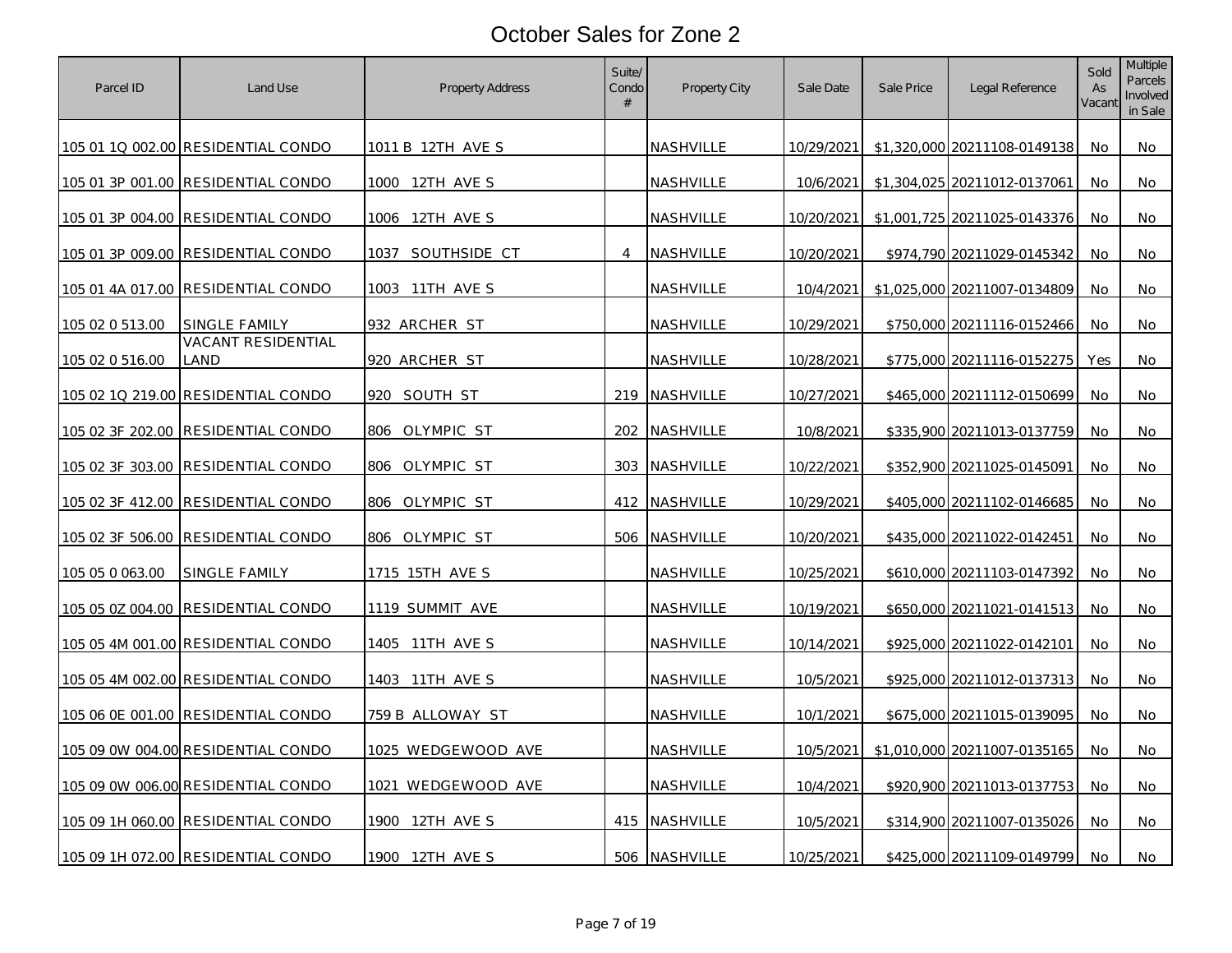| Parcel ID       | Land Use                                  | Property Address   | Suite/<br>Condo<br># | Property City    | Sale Date  | Sale Price | Legal Reference              | Sold<br>As<br>Vacant | <b>Multiple</b><br>Parcels<br>Involved<br>in Sale |
|-----------------|-------------------------------------------|--------------------|----------------------|------------------|------------|------------|------------------------------|----------------------|---------------------------------------------------|
|                 | 105 09 4D 001.00 RESIDENTIAL CONDO        | 914 A ACKLEN AVE   |                      | NASHVILLE        | 10/21/2021 |            | \$945,000 20211206-0161423   | No                   | No                                                |
|                 | 105 09 4K 002.00 RESIDENTIAL CONDO        | 921 B BENTON AVE   |                      | NASHVILLE        | 10/26/2021 |            | \$869,900 20211105-0148535   | No                   | No                                                |
| 105 10 0 317.00 | SINGLE FAMILY                             | 737 BENTON AVE     |                      | NASHVILLE        | 10/18/2021 |            | \$3,062,500 20211020-0140811 | No                   | No                                                |
|                 | 105 10 00 001.00 RESIDENTIAL CONDO        | 2003<br>BEECH AVE  |                      | NASHVILLE        | 10/12/2021 |            | \$700,000 20211020-0140594   | No                   | No                                                |
| 105 13 0 123.00 | SINGLE FAMILY                             | 1209 ELMWOOD AVE   |                      | <b>NASHVILLE</b> | 10/14/2021 |            | \$481,000 20211022-0142049   | No                   | No                                                |
| 105 13 0 134.00 | SINGLE FAMILY                             | 1402 BEECHWOOD AVE |                      | NASHVILLE        | 10/26/2021 |            | \$855,000 20211201-0159239   | No                   | No                                                |
| 105 13 0 180.00 | SINGLE FAMILY                             | 2108 12TH AVE S    |                      | NASHVILLE        | 10/29/2021 |            | \$640,000 20211109-0149646   | No.                  | No                                                |
| 105 13 0 180.00 | SINGLE FAMILY                             | 2108 12TH AVE S    |                      | NASHVILLE        | 10/29/2021 |            | \$610,000 20211103-0147354   | No.                  | No                                                |
| 105 13 0 443.00 | SINGLE FAMILY                             | 933 S DOUGLAS AVE  |                      | NASHVILLE        | 10/13/2021 |            | \$1,600,000 20211015-0139028 | No                   | No                                                |
| 105 14 0 019.00 | SINGLE FAMILY                             | 2123 ELLIOTT AVE   |                      | NASHVILLE        | 10/7/2021  |            | \$899,000 20211011-0136317   | No                   | No                                                |
| 105 14 0 058.00 | SINGLE FAMILY                             | 810 GLEN AVE       |                      | NASHVILLE        | 10/29/2021 |            | \$699,000 20211101-0145971   | No                   | No                                                |
|                 | <u>105 14 0C 018.00 RESIDENTIAL CONDO</u> | 2310 ELLIOTT AVE   |                      | 504 NASHVILLE    | 10/7/2021  |            | \$470,000 20211008-0135547   | No.                  | No                                                |
|                 | 105 14 0C 059.00 RESIDENTIAL CONDO        | 2312 KNOWLES AVE   |                      | NASHVILLE        | 10/20/2021 |            | \$485,000 20211103-0147154   | No                   | No                                                |
|                 | 105 14 0N 002.00 RESIDENTIAL CONDO        | 803 MELPARK CT     |                      | NASHVILLE        | 10/12/2021 |            | \$606,000 20211014-0138176   | No                   | No                                                |
|                 | 114 12 4A 048.00 RESIDENTIAL CONDO        | 218 STONECREST CIR |                      | NASHVILLE        | 10/1/2021  |            | \$448,500 20211008-0135785   | No                   | No                                                |
|                 | 114 12 4A 049.00 RESIDENTIAL CONDO        | 216 STONECREST CIR |                      | NASHVILLE        | 10/1/2021  |            | \$431,900 20211006-0134107   | No                   | No                                                |
|                 | 114 12 4A 050.00 RESIDENTIAL CONDO        | 214 STONECREST CIR |                      | NASHVILLE        | 10/1/2021  |            | \$439,380 20211008-0135780   | No                   | No                                                |
|                 | 114 12 4A 052.00 RESIDENTIAL CONDO        | 210 STONECREST CIR |                      | NASHVILLE        | 10/1/2021  |            | \$434,900 20211006-0134113   | No                   | No                                                |
| 115 06 0 050.00 | SINGLE FAMILY                             | 6712 CURRYWOOD DR  |                      | <b>NASHVILLE</b> | 10/20/2021 |            | \$940,000 20211021-0141609   | No                   | No                                                |
| 115 09 0 066.00 | SINGLE FAMILY                             | 6747 PENNYWELL DR  |                      | NASHVILLE        | 10/8/2021  |            | \$689,000 20211011-0136283   | No                   | No                                                |
| 115 11 0 011.00 | SINGLE FAMILY                             | 6312 BROWNLEE DR   |                      | NASHVILLE        | 10/11/2021 |            | \$800,000 20211015-0138884   | No.                  | No                                                |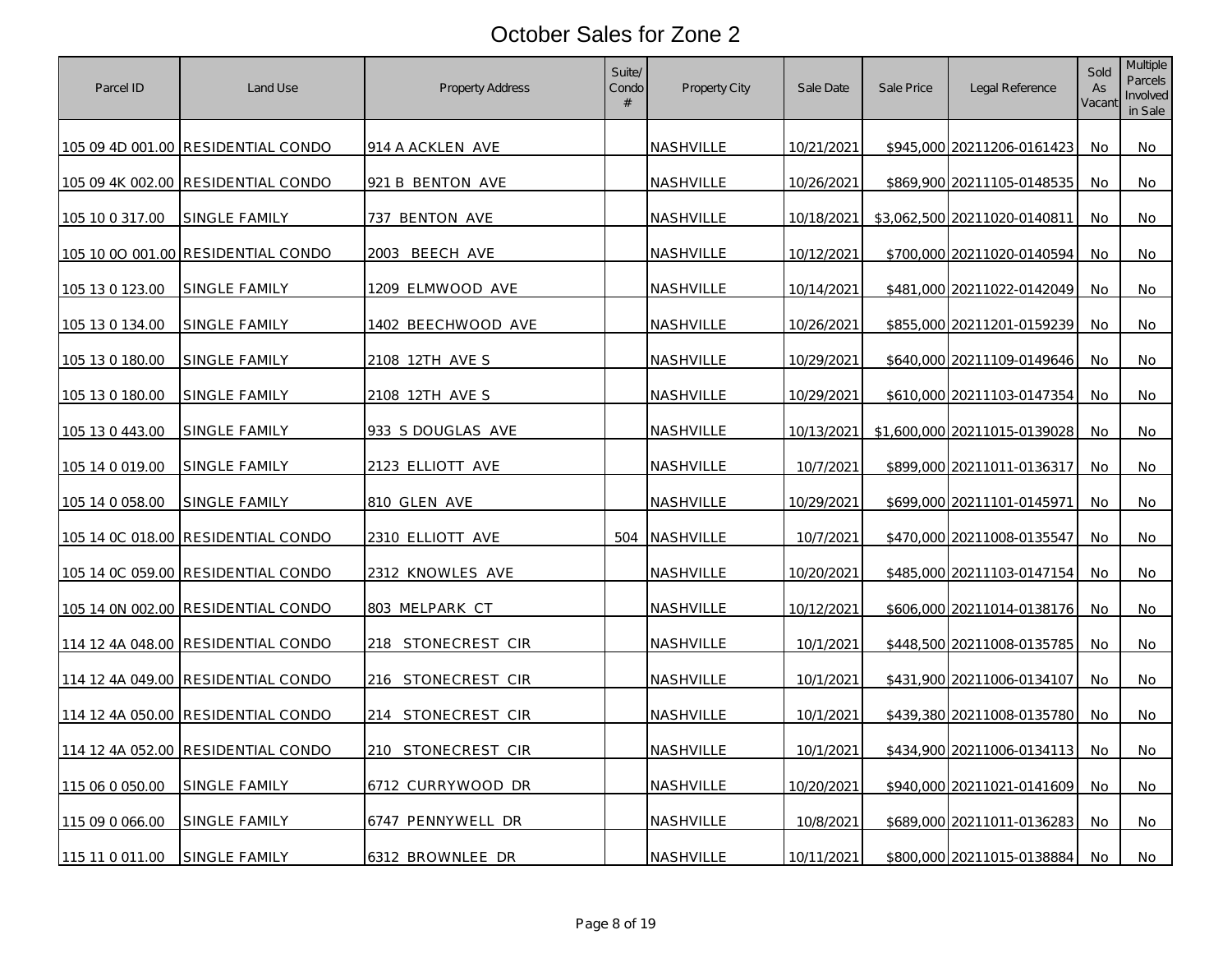| Parcel ID        | Land Use                           | Property Address         | Suite/<br>Condo<br># | Property City    | Sale Date  | Sale Price | Legal Reference              | Sold<br>As<br>Vacant | <b>Multiple</b><br>Parcels<br>Involved<br>in Sale |
|------------------|------------------------------------|--------------------------|----------------------|------------------|------------|------------|------------------------------|----------------------|---------------------------------------------------|
| 115 11 0 017.00  | SINGLE FAMILY                      | 642 BROOK HOLLOW RD      |                      | NASHVILLE        | 10/13/2021 |            | \$745,000 20211021-0141507   | No                   | No                                                |
| 115 13 0 011.00  | SINGLE FAMILY                      | 439 GRAYSON DR           |                      | NASHVILLE        | 10/15/2021 |            | \$1,101,000 20211020-0141051 | No                   | No                                                |
| 115 13 0 061.00  | SINGLE FAMILY                      | 438 GRAYSON DR           |                      | NASHVILLE        | 10/7/2021  |            | \$1,500,000 20211011-0136573 | No                   | No                                                |
| 115 14 0 027.00  | SINGLE FAMILY                      | 504 NEILWOOD DR          |                      | NASHVILLE        | 10/12/2021 |            | \$1,400,000 20211015-0138909 | No                   | No                                                |
|                  | 116 03 0E 003.00 RESIDENTIAL CONDO | 103 NICHOLS CT           |                      | <b>NASHVILLE</b> | 10/21/2021 |            | \$460,000 20211022-0141948   | No                   | No                                                |
| 116 07 0 092.00  | SINGLE FAMILY                      | 1 WEBSTER LN             |                      | NASHVILLE        | 10/19/2021 |            | \$5,500,000 20211020-0141095 | No                   | No                                                |
| 116 08 0 087.00  | <b>DUPLEX</b>                      | 4001 WOODMONT BLVD       |                      | NASHVILLE        | 10/29/2021 |            | \$680,000 20211103-0147325   | No.                  | No                                                |
| 116 12 0 015.00  | SINGLE FAMILY                      | 3811 WOODMONT LN         |                      | NASHVILLE        | 10/29/2021 |            | \$699,000 20211105-0147994   | No.                  | No                                                |
|                  | 116 12 0D 528.00 RESIDENTIAL CONDO | 528 ARMISTEAD PL         |                      | NASHVILLE        | 10/5/2021  |            | \$400,000 20211007-0134806   | No                   | No                                                |
|                  | 116 13 0C 044.00 RESIDENTIAL CONDO | 105 LEAKE AVE            | 44                   | <b>NASHVILLE</b> | 10/11/2021 |            | \$191.233 20211022-0141927   | No                   | No                                                |
| 116 14 0 134.00  | <b>SINGLE FAMILY</b>               | 4411 TRUXTON PL          |                      | NASHVILLE        | 10/19/2021 |            | \$6,000,000 20211027-0144074 | No                   | No                                                |
| 116 15 0 046.00  | <u>SINGLE FAMILY</u>               | <u>436 ROYAL OAKS DR</u> |                      | <u>NASHVILLE</u> | 10/20/2021 |            | \$4,500,000 20211027-0144054 | No.                  | No                                                |
| 116 16 0 018.00  | SINGLE FAMILY                      | 4027 DORCAS CT           |                      | NASHVILLE        | 10/8/2021  |            | \$2,600,000 20211013-0137731 | No                   | No                                                |
| 116 16 0B 034.00 | SINGLE FAMILY                      | 112 WENTWORTH AVE        |                      | NASHVILLE        | 10/25/2021 |            | \$940,000 20211108-0148939   | No                   | No                                                |
|                  | 117 01 0G 002.00 RESIDENTIAL CONDO | 3709 WESTMONT AVE        |                      | NASHVILLE        | 10/12/2021 |            | \$959,900 20211015-0138931   | No                   | No                                                |
| 117 02 0 021 00  | SINGLE FAMILY                      | 2512 SHARONDALE DR       |                      | NASHVILLE        | 10/25/2021 |            | \$820,000 20211104-0147648   | No                   | No                                                |
|                  | 117 02 0D 018.00 RESIDENTIAL CONDO | 3045 WOODLAWN DR         |                      | NASHVILLE        | 10/8/2021  |            | \$355,000 20211013-0137843   | No                   | No                                                |
| 117 03 0 067.00  | SINGLE FAMILY                      | 2126 SHARONDALE DR       |                      | NASHVILLE        | 10/28/2021 |            | \$1,220,000 20211108-0148955 | No                   | No                                                |
|                  | 117 03 0A 042.00 RESIDENTIAL CONDO | 3000 HILLSBORO PIKE      | 42                   | <b>NASHVILLE</b> | 10/22/2021 |            | \$329,900 20211028-0145187   | No                   | No                                                |
|                  | 117 03 0A 062.00 RESIDENTIAL CONDO | 3000 HILLSBORO PIKE      | 62                   | NASHVILLE        | 10/15/2021 |            | \$285,000 20211021-0141543   | No                   | No                                                |
|                  | 117 03 0C 127.00 RESIDENTIAL CONDO | 127 HILLSBORO PL         |                      | NASHVILLE        | 10/27/2021 |            | \$315,000 20211109-0149676   | No.                  | No                                                |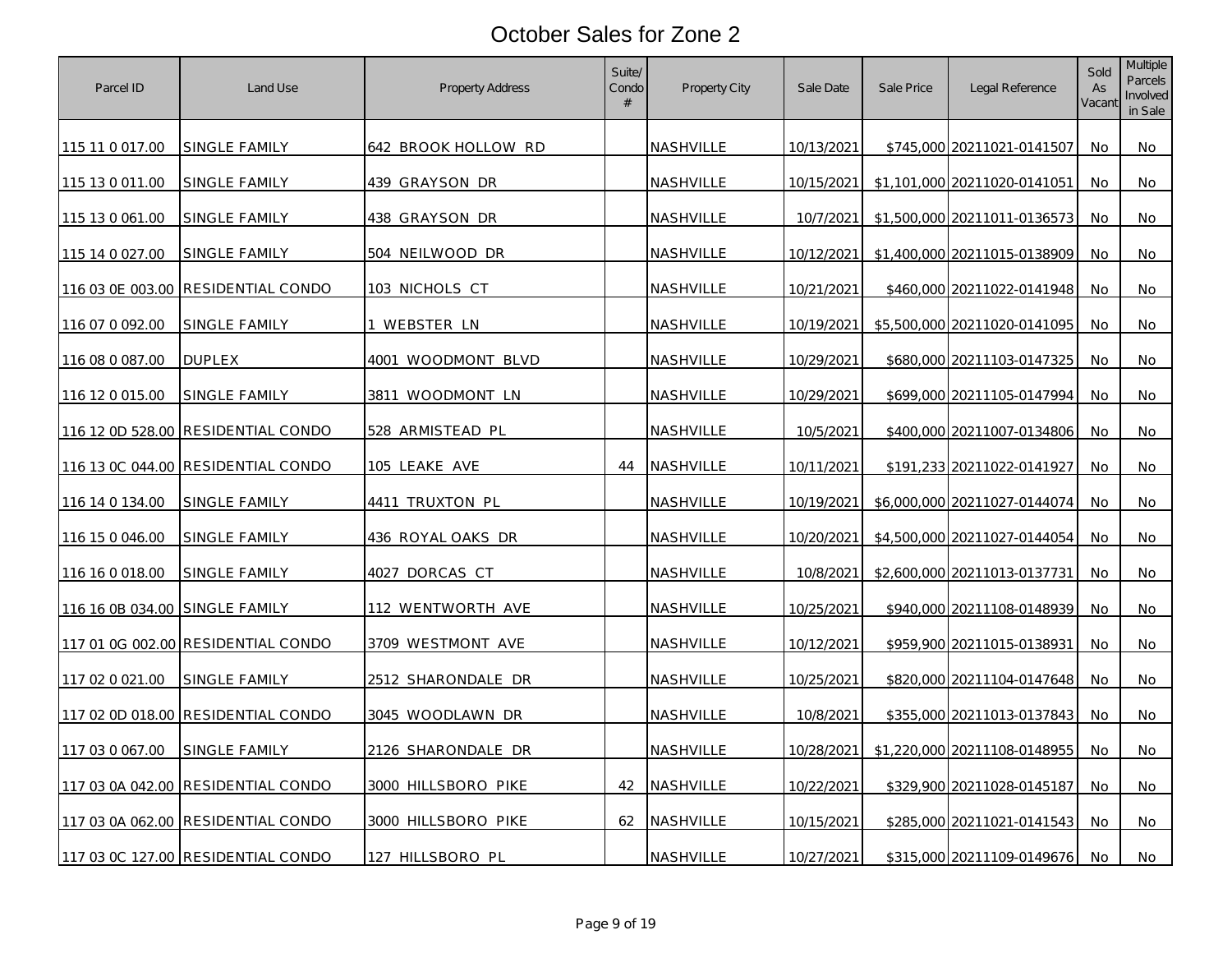| Parcel ID        | Land Use                           | Property Address     | Suite/<br>Condo<br># | <b>Property City</b> | Sale Date  | Sale Price | Legal Reference              | Sold<br>As<br>Vacant | <b>Multiple</b><br>Parcels<br>Involved<br>in Sale |
|------------------|------------------------------------|----------------------|----------------------|----------------------|------------|------------|------------------------------|----------------------|---------------------------------------------------|
|                  | 117 03 0D 207.00 RESIDENTIAL CONDO | 207 HILLSBORO PL     |                      | NASHVILLE            | 10/29/2021 |            | \$291,000 20211108-0149052   | No                   | No                                                |
|                  | 117 03 0D 207.00 RESIDENTIAL CONDO | 207 HILLSBORO PL     |                      | NASHVILLE            | 10/29/2021 |            | \$245,000 20211102-0146808   | No                   | No                                                |
|                  | 117 03 0D 235.00 RESIDENTIAL CONDO | 235 HILLSBORO PL     |                      | NASHVILLE            | 10/4/2021  |            | \$330,550 20211011-0136361   | No                   | No                                                |
|                  | 117 03 0D 267.00 RESIDENTIAL CONDO | 267 HILLSBORO PL     |                      | NASHVILLE            | 10/19/2021 |            | \$319,900 20211026-0143921   | No                   | No                                                |
|                  | 117 03 0H 449.00 RESIDENTIAL CONDO | 2600 HILLSBORO PIKE  |                      | 449 NASHVILLE        | 10/15/2021 |            | \$347,500 20211025-0142835   | No                   | No                                                |
| 117 04 0 147.00  | SINGLE FAMILY                      | 2710 HAWTHORNE PL    |                      | NASHVILLE            | 10/15/2021 |            | \$749,000 20211020-0140630   | No                   | No                                                |
| 117 04 0 186.00  | SINGLE FAMILY                      | 1507 DALLAS AVE      |                      | <b>NASHVILLE</b>     | 10/6/2021  |            | \$1,790,000 20211007-0134802 | No                   | No                                                |
| 117 05 0 029.00  | SINGLE FAMILY                      | 811 LYNNBROOK RD     |                      | NASHVILLE            | 10/1/2021  |            | \$3,850,000 20211004-0132756 | No                   | No                                                |
| 117 05 0 035.00  | SINGLE FAMILY                      | 3711<br>OAKLAWN AVE  |                      | NASHVILLE            | 10/5/2021  |            | \$957,000 20211011-0136335   | No                   | No                                                |
| 117 06 0 053.00  | SINGLE FAMILY                      | 2312 HAMPTON AVE     |                      | NASHVILLE            | 10/26/2021 |            | \$2,000,000 20211029-0145354 | No.                  | No                                                |
| 117 07 0 055.00  | ZERO LOT LINE                      | 1728 STOKES LN       |                      | NASHVILLE            | 10/12/2021 |            | \$592,000 20211028-0145175   | No                   | No                                                |
| 117 07 0 060.00  | <b>SINGLE FAMILY</b>               | 1712 STOKES LN       |                      | NASHVILLE            | 10/13/2021 |            | \$1,350,000 20211025-0142585 | No                   | No                                                |
| 117 07 0J 022.00 | <b>RESIDENTIAL CONDO</b>           | 2057 LOMBARDY AVE    |                      | NASHVILLE            | 10/1/2021  |            | \$449,000 20211007-0134887   | No                   | No                                                |
| 117 08 0 294.00  | ZERO LOT LINE                      | 3316 BELMONT BLVD    |                      | NASHVILLE            | 10/18/2021 |            | \$410,000 20211122-0154463   | No                   | No                                                |
|                  | 117 08 0D 001.00 RESIDENTIAL CONDO | 1611 A STOKES LN     |                      | NASHVILLE            | 10/29/2021 |            | \$400,000 20211101-0145957   | No                   | No                                                |
|                  | 117 08 0D 002.00 RESIDENTIAL CONDO | 1611 B STOKES LN     |                      | NASHVILLE            | 10/29/2021 |            | \$382,500 20211112-0150802   | No                   | No                                                |
| 117 11 0J 242.00 | RESIDENTIAL CONDO                  | 2025 WOODMONT BLVD   |                      | 242 NASHVILLE        | 10/26/2021 |            | \$215,550 20211029-0145283   | No                   | No                                                |
| 117 11 0J 308.00 | <b>RESIDENTIAL CONDO</b>           | 2025 WOODMONT BLVD   |                      | 308 NASHVILLE        | 10/4/2021  |            | \$270,000 20211008-0135296   | No.                  | No                                                |
| 117 12 0 160.00  | SINGLE FAMILY                      | 1514 GRANDVIEW DR    |                      | NASHVILLE            | 10/18/2021 |            | \$535,000 20211021-0141209   | No                   | No                                                |
| 117 12 0 197.00  | SINGLE FAMILY                      | 3505 BELMONT BLVD    |                      | NASHVILLE            | 10/20/2021 |            | \$2,250,000 20211025-0143357 | No                   | No                                                |
| 117 12 1D 002.00 | <b>VACANT RESIDENTIAL</b><br>LAND  | 1509 B WOODMONT BLVD |                      | NASHVILLE            | 10/22/2021 |            | \$165,000 20211028-0145095   | Yes                  | No                                                |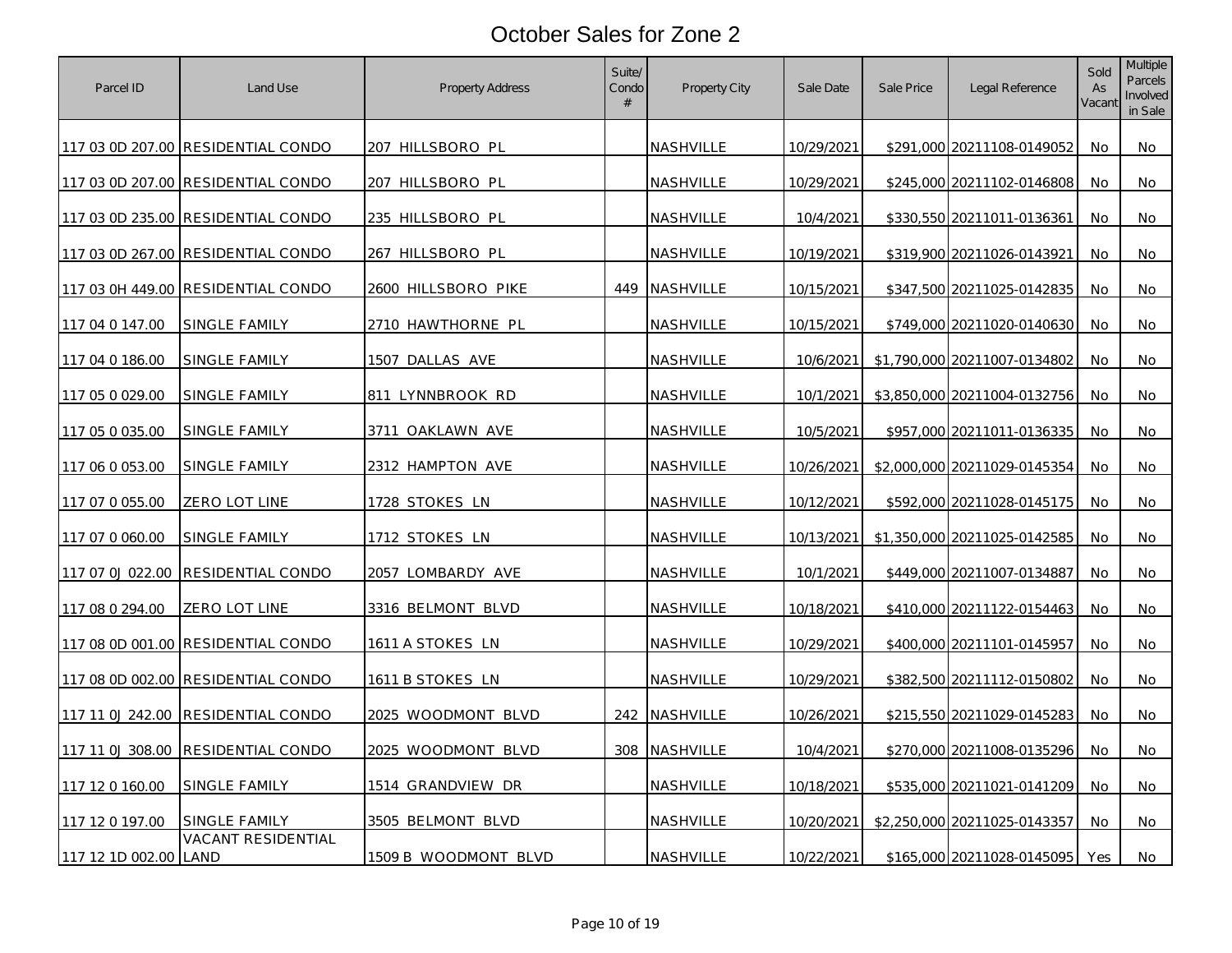| Parcel ID                      | Land Use                           | <b>Property Address</b> | Suite/<br>Condo<br># | Property City    | Sale Date         | Sale Price | Legal Reference              | Sold<br>As<br>Vacant | <b>Multiple</b><br>Parcels<br>Involved<br>in Sale |
|--------------------------------|------------------------------------|-------------------------|----------------------|------------------|-------------------|------------|------------------------------|----------------------|---------------------------------------------------|
| 117 13 0B 180.00 SINGLE FAMILY |                                    | 1004 GREENWICH PARK     |                      | NASHVILLE        | 10/5/2021         |            | \$1,650,000 20211011-0136111 | No                   | No                                                |
|                                | 117 15 0A 035.00 RESIDENTIAL CONDO | 1900 RICHARD JONES RD   | $A -$<br>103         | NASHVILLE        | 10/13/2021        |            | \$195,000 20211015-0138903   | No                   | No                                                |
|                                | 117 15 0C 001.00 RESIDENTIAL CONDO | 501 GLEN ECHO PL        |                      | NASHVILLE        | 10/25/2021        |            | \$684,900 20211027-0144245   | No                   | No                                                |
|                                | 117 15 0Q 001.00 RESIDENTIAL CONDO | 1741 HILLMONT DR        |                      | NASHVILLE        | 10/13/2021        |            | \$1,250,000 20211013-0137829 | No.                  | No                                                |
|                                | 117 15 3B 002.00 RESIDENTIAL CONDO | 4105 B LONE OAK RD      |                      | NASHVILLE        | 10/1/2021         |            | \$999,000 20211008-0135308   | No                   | No                                                |
| 117 16 0 213.00                | <b>DUPLEX</b>                      | 1107 MAPLEHURST AVE     |                      | NASHVILLE        | 10/22/2021        |            | \$505,000 20211027-0144223   | No                   | No                                                |
| 118 01 0 031.00                | <b>DUPLEX</b>                      | 1407 SWEETBRIAR AVE     |                      | NASHVILLE        | 10/1/2021         |            | \$2,995,000 20211005-0133492 | No                   | No                                                |
| 118 01 0 324.00                | SINGLE FAMILY                      | 900 HALCYON AVE         |                      | NASHVILLE        | <u>10/18/2021</u> |            | \$987,000 20211021-0141524   | No                   | No                                                |
|                                | 118 02 2C 003.00 RESIDENTIAL CONDO | 2723 C WESTWOOD DR      |                      | NASHVILLE        | 10/25/2021        |            | \$925,000 20211112-0150617   | No                   | No                                                |
|                                | 118 05 0A 015.00 RESIDENTIAL CONDO | 940 GALE LN             |                      | 125 NASHVILLE    | 10/27/2021        |            | \$450,000 20211105-0148406   | No                   | No                                                |
|                                | 118 06 0D 021.00 RESIDENTIAL CONDO | 135 GALE PARK LN        |                      | <u>NASHVILLE</u> | <u>10/26/2021</u> |            | \$478,000 20211029-0145706   | No                   | No                                                |
|                                | 118 06 0D 038.00 RESIDENTIAL CONDO | <u>134 GALE PARK LN</u> |                      | NASHVILLE        | 10/27/2021        |            | \$555,000 20211108-0149150   | No                   | No                                                |
|                                | 118 09 0Q 001.00 RESIDENTIAL CONDO | 1014 B NOELTON AVE      |                      | NASHVILLE        | 10/28/2021        |            | \$1,625,000 20211102-0146786 | No                   | No                                                |
| 118 13 0 055.00                | <b>DUPLEX</b>                      | 1000 CALDWELL LN        |                      | NASHVILLE        | 10/29/2021        |            | \$485,000 20211104-0147580   | No                   | No                                                |
|                                | 118 13 0X 001.00 RESIDENTIAL CONDO | 3640 MAYFLOWER PL       |                      | NASHVILLE        | 10/20/2021        |            | \$996,100 20211021-0141355   | No                   | No                                                |
| 128 00 0 082.00                | VACANT RESIDENTIAL<br>land         | 0 OLD HICKORY BLVD      |                      | NASHVILLE        | 10/18/2021        |            | \$110,000 20211025-0142983   | Yes                  | No                                                |
| 128 03 0A 022.00 SINGLE FAMILY |                                    | 509 CEDAR FOREST CT     |                      | NASHVILLE        | 10/22/2021        |            | \$455,000 20211028-0145059   | No                   | No                                                |
|                                | 128 12 0A 011.00 RESIDENTIAL CONDO | 320 OLD HICKORY BLVD    |                      | 311 NASHVILLE    | 10/22/2021        |            | \$450,000 20211027-0144336   | No                   | No                                                |
|                                | 128 12 0A 047.00 RESIDENTIAL CONDO | 320 OLD HICKORY BLVD    |                      | 907 NASHVILLE    | <u>10/14/2021</u> |            | \$385,000 20211018-0139326   | No                   | No.                                               |
|                                | 128 12 0A 081.00 RESIDENTIAL CONDO | 320 OLD HICKORY BLVD    |                      | 1406 NASHVILLE   | 10/3/2021         |            | \$389,300 20211005-0133937   | No                   | No                                                |
|                                | 128 12 0A 085.00 RESIDENTIAL CONDO | 320 OLD HICKORY BLVD    |                      | 1707 NASHVILLE   | 10/19/2021        |            | \$440,150 20211020-0140732   | No                   | No                                                |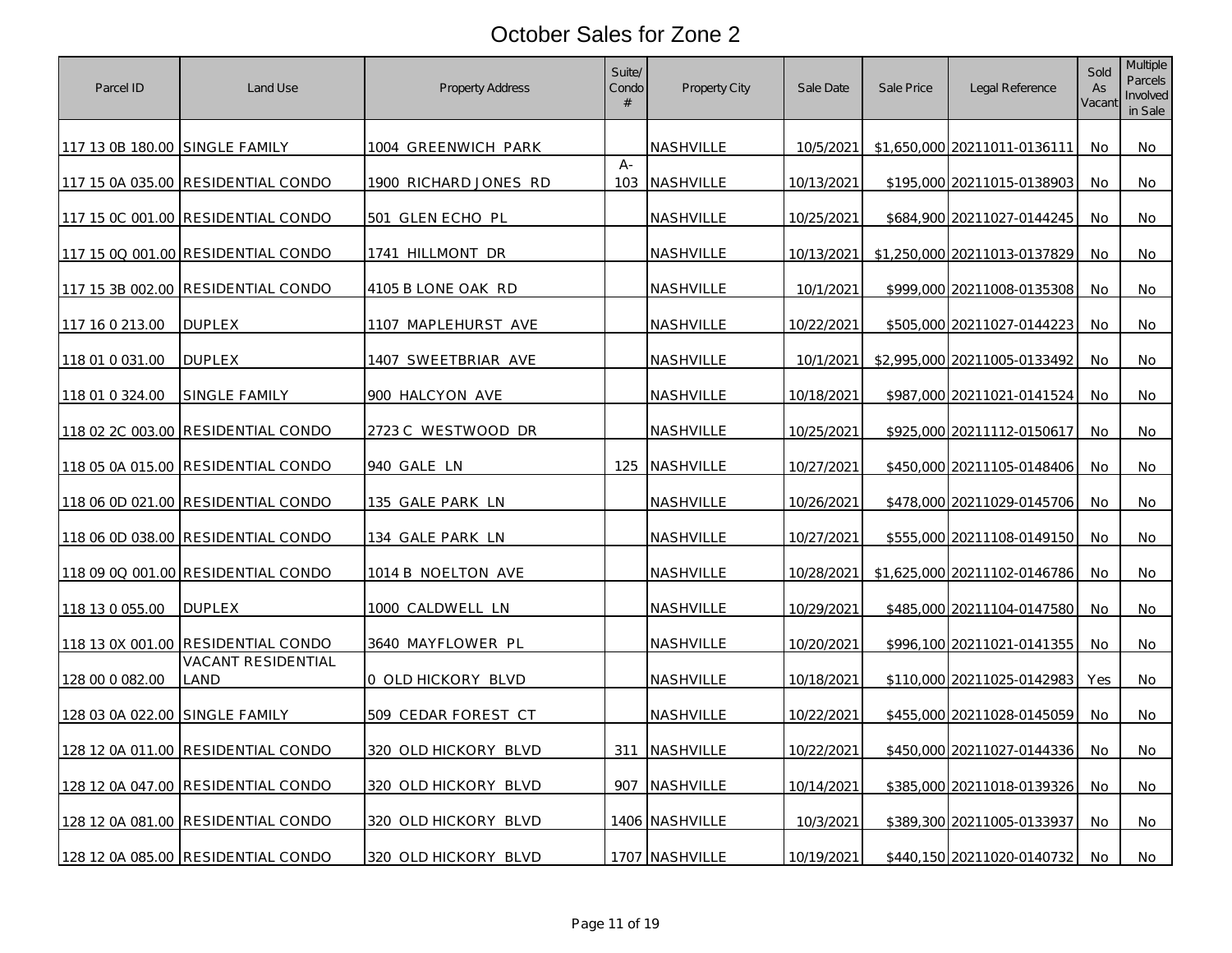| Parcel ID             | Land Use                                                        | Property Address                   | Suite/<br>Condo<br># | Property City    | Sale Date  | Sale Price | Legal Reference            | Sold<br>As<br>Vacant | <b>Multiple</b><br>Parcels<br>Involved<br>in Sale |
|-----------------------|-----------------------------------------------------------------|------------------------------------|----------------------|------------------|------------|------------|----------------------------|----------------------|---------------------------------------------------|
|                       | 128 12 0C 001.00 RESIDENTIAL CONDO                              | 1040 WOODBURY FALLS DR             |                      | NASHVILLE        | 10/18/2021 |            | \$340,000 20211020-0140824 | No                   | No                                                |
|                       | 128 12 0C 006.00 RESIDENTIAL CONDO                              | 1102 WOODBURY FALLS CT             |                      | NASHVILLE        | 10/14/2021 |            | \$347,500 20211020-0140763 | No                   | No                                                |
|                       | 128 12 0C 012.00 RESIDENTIAL CONDO                              | 1114 WOODBURY FALLS CT             |                      | NASHVILLE        | 10/14/2021 |            | \$290,000 20211018-0139824 | No                   | No                                                |
|                       | 128 12 0C 084.00 RESIDENTIAL CONDO                              | 1065 WOODBURY FALLS DR             |                      | NASHVILLE        | 10/26/2021 |            | \$350,000 20211029-0145445 | No                   | No                                                |
|                       | 128 13 0A 142.00 RESIDENTIAL CONDO                              | 142 WESTFIELD DR                   |                      | NASHVILLE        | 10/15/2021 |            | \$181,000 20211022-0141865 | No                   | No.                                               |
|                       | 128 13 0A 161.00 RESIDENTIAL CONDO                              | 161 WESTFIELD DR                   |                      | NASHVILLE        | 10/15/2021 |            | \$175,000 20211019-0140140 | No                   | No                                                |
|                       | 128 13 0A 172.00 RESIDENTIAL CONDO                              | 172 WESTFIELD DR                   |                      | NASHVILLE        | 10/15/2021 |            | \$175,000 20211025-0142828 | No.                  | No                                                |
|                       | 128 13 0A 431.00 RESIDENTIAL CONDO                              | 431 WESTFIELD DR                   |                      | NASHVILLE        | 10/28/2021 |            | \$230,000 20211108-0148711 | No.                  | No                                                |
| 128 14 0 021.00       | SINGLE FAMILY                                                   | 8012 SAWYER BROWN RD               |                      | NASHVILLE        | 10/13/2021 |            | \$345,000 20211029-0145431 | No                   | No                                                |
|                       | 128 15 0B 311.00 RESIDENTIAL CONDO<br><b>VACANT RESIDENTIAL</b> | 311 POST CREEK RD                  |                      | NASHVILLE        | 10/26/2021 |            | \$232,500 20211112-0151089 | No                   | No                                                |
| 128 15 0C 001.00 LAND | VACANT RESIDENTIAL                                              | SUMMIT OAKS CT<br>701              |                      | NASHVILLE        | 10/18/2021 |            | \$105,000 20211022-0141815 | Yes                  | No                                                |
| 128 15 0C 010.00      | LAND<br>VACANT RESIDENTIAL                                      | <u>7208 STILL SPRING HOLLOW DR</u> |                      | <u>NASHVILLE</u> | 10/18/2021 |            | \$105,000 20211022-0141846 | Yes                  | No                                                |
| 128 15 0C 019.00      | LAND<br>VACANT RESIDENTIAL                                      | 8005 STILL SPRING RIDGE DR         |                      | NASHVILLE        | 10/18/2021 |            | \$105,000 20211022-0141804 | Yes                  | No                                                |
| 128 15 0C 020.00      | land<br>VACANT RESIDENTIAL                                      | 8009 STILL SPRING RIDGE DR         |                      | NASHVILLE        | 10/18/2021 |            | \$105,000 20211022-0141830 | Yes                  | No                                                |
| 128 15 OC 091.00      | LAND<br><b>VACANT RESIDENTIAL</b>                               | 748   SUMMIT OAKS  CT              |                      | NASHVILLE        | 10/1/2021  |            | \$105,000 20211007-0134976 | Yes                  | No                                                |
| 128 15 0C 092.00 LAND | VACANT RESIDENTIAL                                              | 744 SUMMIT OAKS CT                 |                      | NASHVILLE        | 10/18/2021 |            | \$105,000 20211022-0141747 | Yes                  | No                                                |
| 128 15 0C 093.00      | LAND<br>VACANT RESIDENTIAL                                      | 740 SUMMIT OAKS CT                 |                      | NASHVILLE        | 10/18/2021 |            | \$105,000 20211022-0141758 | Yes                  | No                                                |
| 128 15 0C 094.00      | LAND                                                            | 736 SUMMIT OAKS CT                 |                      | NASHVILLE        | 10/18/2021 |            | \$105,000 20211022-0141796 | Yes                  | No                                                |
| 129 02 0 041.00       | SINGLE FAMILY                                                   | 6517 ROLLING FORK DR               |                      | NASHVILLE        | 10/6/2021  |            | \$705,000 20211012-0136936 | No                   | No                                                |
| 129 06 0 019.00       | SINGLE FAMILY                                                   | 6604 ORMOND DR                     |                      | NASHVILLE        | 10/20/2021 |            | \$625,000 20211025-0142722 | No                   | No                                                |
| 129 06 0 060.00       | SINGLE FAMILY                                                   | 6611 CLEARBROOK DR                 |                      | NASHVILLE        | 10/26/2021 |            | \$706,000 20211029-0145423 | No                   | No                                                |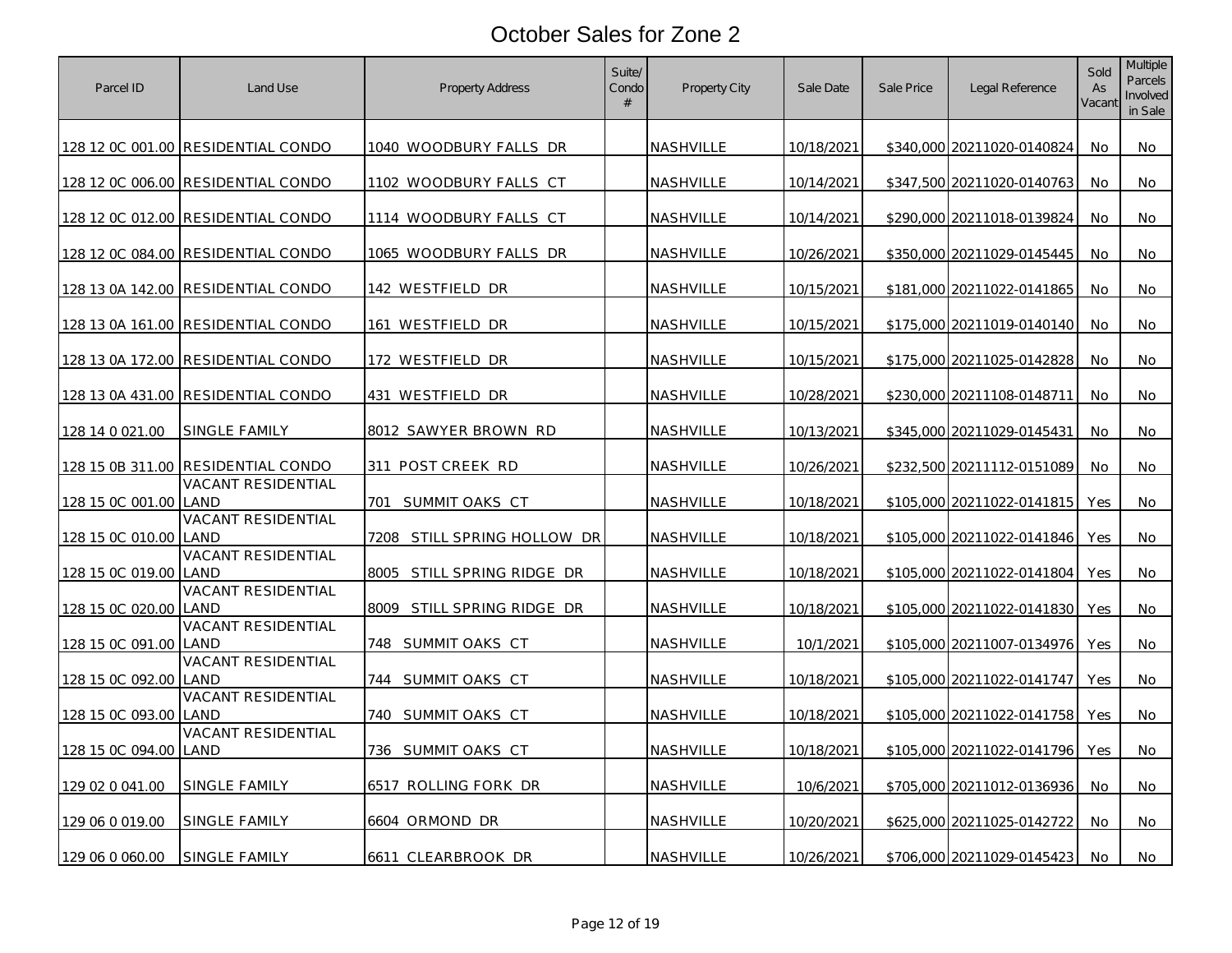| Parcel ID                      | Land Use                           | Property Address      | Suite/<br>Condo<br># | Property City  | Sale Date         | Sale Price | Legal Reference              | Sold<br>As<br>Vacant | <b>Multiple</b><br>Parcels<br>Involved<br>in Sale |
|--------------------------------|------------------------------------|-----------------------|----------------------|----------------|-------------------|------------|------------------------------|----------------------|---------------------------------------------------|
| 129 07 0 020.00                | SINGLE FAMILY                      | 113 GROOME DR         |                      | NASHVILLE      | 10/25/2021        |            | \$895,000 20211027-0144606   | No                   | No                                                |
| 129 08 0 076.00                | SINGLE FAMILY                      | 101 HARDING ROAD CT   |                      | NASHVILLE      | 10/15/2021        |            | \$615,000 20211020-0140773   | No                   | No                                                |
| 129 08 0 135.00                | SINGLE FAMILY                      | 102 ALTON RD          |                      | NASHVILLE      | 10/22/2021        |            | \$2,400,000 20211027-0144042 | No                   | No                                                |
|                                | 129 11 0A 223.00 RESIDENTIAL CONDO | 223 CANA CIR          |                      | NASHVILLE      | 10/28/2021        |            | \$390,000 20211104-0147619   | No                   | No                                                |
|                                | 129 11 0A 416.00 RESIDENTIAL CONDO | 416 SIENA DR          |                      | NASHVILLE      | 10/12/2021        |            | \$450,000 20211103-0147003   | No                   | No                                                |
| 129 12 0 108.00                | SINGLE FAMILY                      | 114 CHEEK RD          |                      | NASHVILLE      | 10/18/2021        |            | \$2,692,500 20211019-0140438 | No                   | No                                                |
|                                | 129 14 0A 125.00 RESIDENTIAL CONDO | 6666 BROOKMONT TER    |                      | 1101 NASHVILLE | 10/18/2021        |            | \$300,000 20211021-0141553   | No                   | No                                                |
| 129 15 0 080.00                | SINGLE FAMILY                      | 6819 HIGHLAND PARK DR |                      | NASHVILLE      | 10/4/2021         |            | \$487,500 20211005-0133924   | No.                  | No                                                |
| 129 15 0 107.00                | SINGLE FAMILY                      | 847 HIGHLAND CREST DR |                      | NASHVILLE      | 10/4/2021         |            | \$725,000 20211011-0136180   | No                   | No                                                |
|                                | 129 15 0A 060.00 RESIDENTIAL CONDO | 21 VAUGHNS GAP RD     | 60                   | NASHVILLE      | 10/13/2021        |            | \$186,000 20211022-0141952   | No                   | No                                                |
| 130 01 0 153.00                | SINGLE FAMILY                      | 126 BLACKBURN AVE     |                      | NASHVILLE      | 10/29/2021        |            | \$1,605,000 20211109-0149426 | No                   | No                                                |
| 130 02 0 153.00                | SINGLE FAMILY                      | 4414 IROQUOIS AVE     |                      | NASHVILLE      | 10/1/2021         |            | \$2,650,000 20211020-0140740 | No.                  | No                                                |
| 130 03 0 068.00                | SINGLE FAMILY                      | 626 ROYAL OAKS PL     |                      | NASHVILLE      | 10/21/2021        |            | \$800,000 20211026-0143926   | No.                  | No                                                |
| 130 06 0 027.00                | SINGLE FAMILY                      | 4434 SHEPARD PL       |                      | NASHVILLE      | 10/15/2021        |            | \$1,800,000 20211025-0142612 | No                   | No                                                |
| 130 08 0 005.00                | SINGLE FAMILY                      | 4321 ESTESWOOD DR     |                      | NASHVILLE      | 10/29/2021        |            | \$2,700,000 20211102-0146428 | No.                  | No                                                |
| 130 08 0 091.00                | SINGLE FAMILY                      | 3815 TRIMBLE RD       |                      | NASHVILLE      | <u>10/29/2021</u> |            | \$956,000 20211102-0146591   | No                   | No                                                |
| 130 09 0 030.00                | SINGLE FAMILY                      | 144 ALTON RD          |                      | NASHVILLE      | 10/13/2021        |            | \$1,900,000 20211018-0139534 | No                   | No                                                |
| 130 09 0 056.00                | <u>SINGLE FAMILY</u>               | 147 CHEEK RD          |                      | NASHVILLE      | 10/15/2021        |            | \$725,000 20211115-0151932   | No                   | No.                                               |
| 130 09 0 153.00                | SINGLE FAMILY                      | 403 W BROOKFIELD AVE  |                      | NASHVILLE      | 10/28/2021        |            | \$2,650,000 20211029-0145508 | No                   | No                                                |
| 131 01 0G 008.00 SINGLE FAMILY |                                    | 112 THE COMMONS DR    |                      | NASHVILLE      | 10/7/2021         |            | \$979,000 20211013-0137836   | No                   | No                                                |
|                                | 131 02 3F 002.00 RESIDENTIAL CONDO | 1943 B KIMBARK DR     |                      | NASHVILLE      | 10/21/2021        |            | \$1,100,000 20211116-0152694 | No                   | No                                                |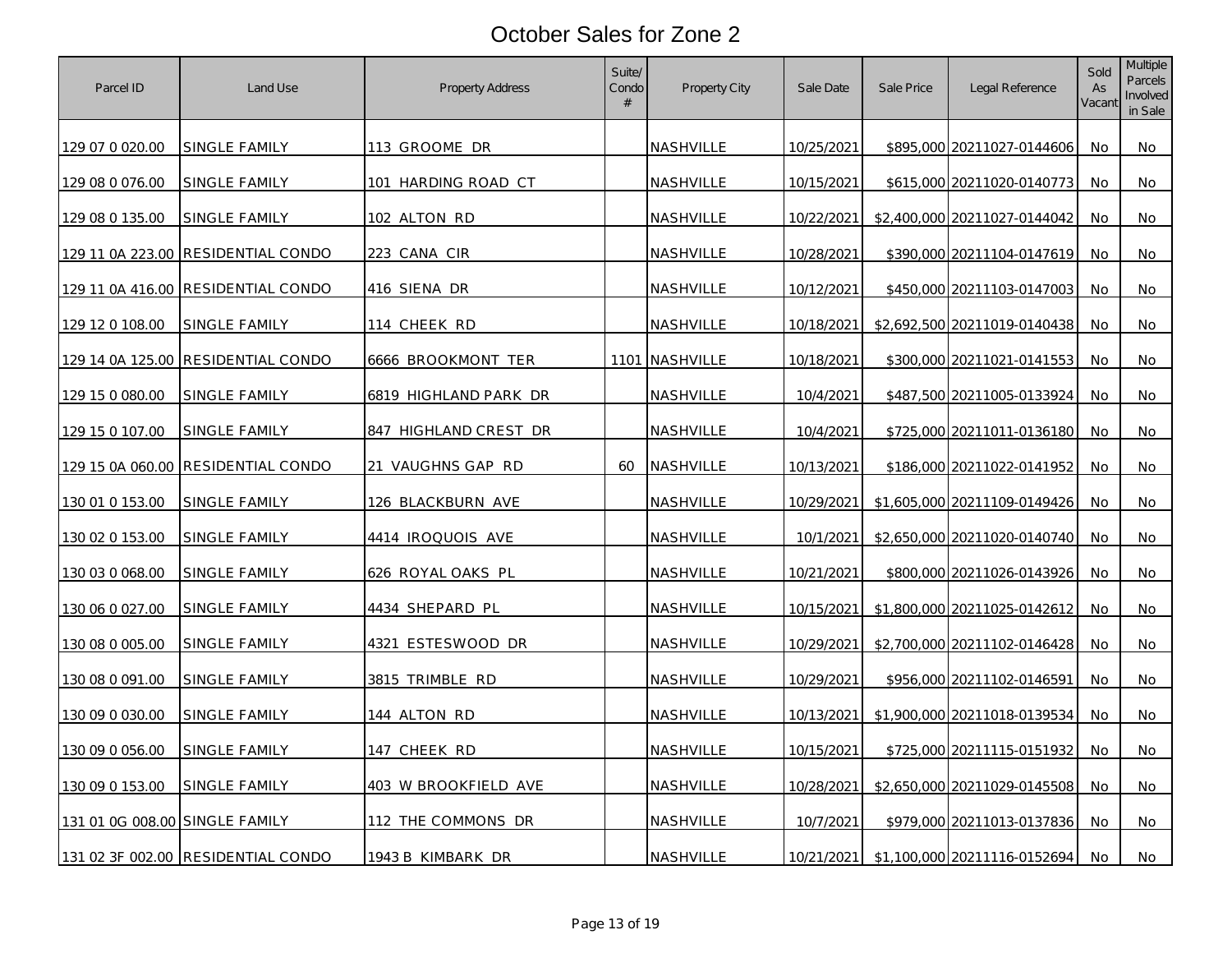| Parcel ID                      | Land Use                                  | Property Address        | Suite/<br>Condo<br># | Property City    | Sale Date  | Sale Price | Legal Reference              | Sold<br>As<br>Vacant | <b>Multiple</b><br>Parcels<br>Involved<br>in Sale |
|--------------------------------|-------------------------------------------|-------------------------|----------------------|------------------|------------|------------|------------------------------|----------------------|---------------------------------------------------|
|                                | 131 03 0B 125.00 RESIDENTIAL CONDO        | 4400 BELMONT PARK TER   |                      | 125 NASHVILLE    | 10/1/2021  |            | \$490,000 20211006-0134360   | No                   | No                                                |
| 131 03 0H 004.00 ZERO LOT LINE |                                           | 106 JAMESTOWN GREEN CT  |                      | NASHVILLE        | 10/5/2021  |            | \$525,000 20211006-0134227   | No                   | No                                                |
|                                | 131 03 1N 001.00 RESIDENTIAL CONDO        | 4204 A LONE OAK RD      |                      | NASHVILLE        | 10/29/2021 |            | \$1,075,000 20211029-0145665 | No                   | No                                                |
| 131 04 0 282.00                | SINGLE FAMILY                             | 1139 DUNCANWOOD DR      |                      | NASHVILLE        | 10/15/2021 |            | \$1,450,000 20211022-0141738 | No                   | No                                                |
|                                | 131 04 OF 002.00 RESIDENTIAL CONDO        | 1136 GLENWOOD AVE       |                      | <b>NASHVILLE</b> | 10/4/2021  |            | \$1,600,000 20211005-0133870 | No                   | No                                                |
| 131 05 0A 114.00               | <b>RESIDENTIAL CONDO</b>                  | 114 JEFFERSON SQ        |                      | NASHVILLE        | 10/25/2021 |            | \$455,853 20211026-0143627   | No                   | No                                                |
|                                | 131 05 0A 177.00 RESIDENTIAL CONDO        | 177 JEFFERSON SQ        |                      | NASHVILLE        | 10/29/2021 |            | \$550,000 20211101-0146190   | No.                  | No                                                |
|                                | 131 05 0B 317.00 RESIDENTIAL CONDO        | 317 SUMMIT RIDGE CIR    |                      | NASHVILLE        | 10/1/2021  |            | \$182,000 20211004-0132713   | No                   | No                                                |
|                                | 131 05 0B 329.00 RESIDENTIAL CONDO        | 329 SUMMIT RIDGE CIR    |                      | NASHVILLE        | 10/1/2021  |            | \$240,000 20211006-0134120   | No                   | No                                                |
|                                | 131 05 0B 332.00 RESIDENTIAL CONDO        | 332 SUMMIT RIDGE CIR    |                      | NASHVILLE        | 10/4/2021  |            | \$265,000 20211006-0134566   | No                   | No                                                |
|                                | 131 05 0B 426.00 RESIDENTIAL CONDO        | 426 SUMMIT RIDGE PL     |                      | NASHVILLE        | 10/12/2021 |            | \$190,000 20211014-0138411   | No                   | No                                                |
|                                | <u>131 06 0D 542.00 RESIDENTIAL CONDO</u> | <u>542 BELAIR WAY</u>   |                      | <u>NASHVILLE</u> | 10/7/2021  |            | \$441,750 20211011-0136630   | No.                  | No                                                |
| 131 06 0H 006.00 SINGLE FAMILY |                                           | 809 CHERRY LAUREL CT    |                      | NASHVILLE        | 10/14/2021 |            | \$679,000 20211022-0141934   | No                   | No                                                |
|                                | 131 07 0B 237.00 RESIDENTIAL CONDO        | 4400 BELMONT PARK TER   |                      | 237 NASHVILLE    | 10/8/2021  |            | \$500,000 20211011-0136314   | No                   | No                                                |
| 131 07 0E 006.00 ZERO LOT LINE |                                           | 1918 RANDOLPH PL        |                      | NASHVILLE        | 10/12/2021 |            | \$507,000 20211018-0139884   | No.                  | No                                                |
| 131 07 0E 010.00 ZERO LOT LINE |                                           | 1921 RANDOLPH PL        |                      | NASHVILLE        | 10/6/2021  |            | \$535,000 20211011-0136311   | No                   | No                                                |
|                                | 131 07 4D 002.00 RESIDENTIAL CONDO        | 4506 B BELMONT PARK TER |                      | NASHVILLE        | 10/14/2021 |            | \$1,855,000 20211018-0139766 | No                   | No                                                |
| 131 08 0 131 00                | ZERO LOT LINE                             | 1017 B GLENDALE LN      |                      | NASHVILLE        | 10/4/2021  |            | \$509,900 20211005-0133739   | No                   | No                                                |
| 131 08 0A 123.00 SINGLE FAMILY |                                           | 4412 GLENDALE SQUARE DR |                      | <b>NASHVILLE</b> | 10/15/2021 |            | \$651,900 20211018-0139546   | No.                  | No                                                |
| 131 09 0B 001.00 SINGLE FAMILY |                                           | 101 SHEFFIELD CT        |                      | NASHVILLE        | 10/15/2021 |            | \$1,350,000 20211021-0141240 | No                   | No                                                |
| 131 11 0 064.00                | SINGLE FAMILY                             | 4606 BENTON SMITH RD    |                      | NASHVILLE        | 10/1/2021  |            | \$820,000 20211008-0135382   | No.                  | No                                                |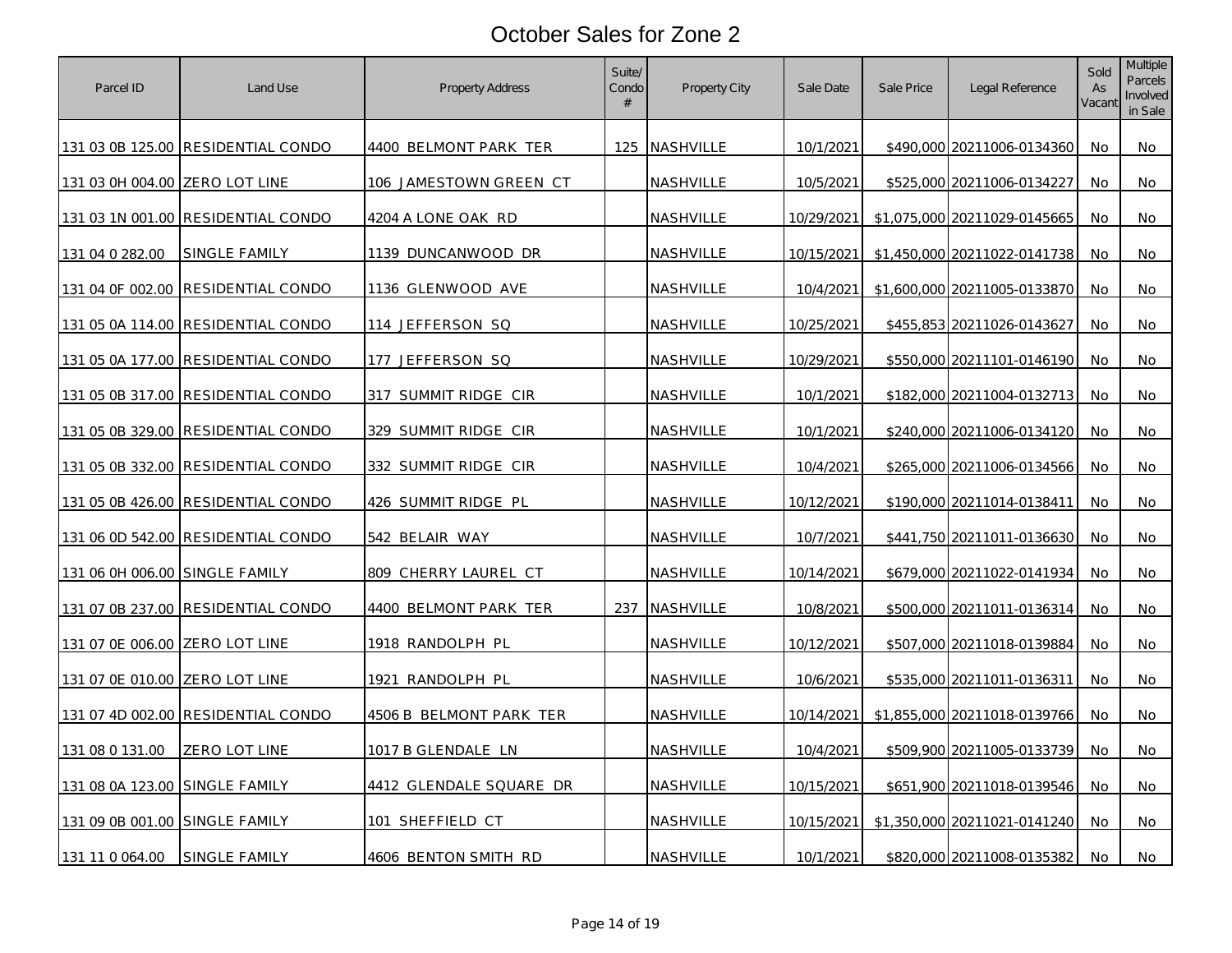| Parcel ID                      | Land Use                           | Property Address       | Suite/<br>Condo<br># | Property City    | Sale Date  | Sale Price | Legal Reference              | Sold<br>As<br>Vacant | <b>Multiple</b><br>Parcels<br>Involved<br>in Sale |
|--------------------------------|------------------------------------|------------------------|----------------------|------------------|------------|------------|------------------------------|----------------------|---------------------------------------------------|
| 131 11 0 064.00                | SINGLE FAMILY                      | 4606 BENTON SMITH RD   |                      | NASHVILLE        | 10/1/2021  |            | \$770,000 20211008-0135378   | No                   | No                                                |
| 131 11 0 076.00                | SINGLE FAMILY                      | 4600 BELMONT PARK TER  |                      | NASHVILLE        | 10/27/2021 |            | \$575,000 20211105-0148493   | No                   | No                                                |
| 131 11 0M 002.00 LAND          | VACANT RESIDENTIAL                 | 4606 GRANNY WHITE PIKE |                      | NASHVILLE        | 10/15/2021 |            | \$625,000 20211021-0141232   | Yes                  | No                                                |
| 131 13 0 017.00                | SINGLE FAMILY                      | 5323 STANFORD DR       |                      | NASHVILLE        | 10/14/2021 |            | \$2,850,000 20211018-0139553 | No                   | No                                                |
| 131 15 0 051.00                | SINGLE FAMILY                      | 4705 BENTON SMITH RD   |                      | NASHVILLE        | 10/12/2021 |            | \$1,116,000 20211013-0137825 | No.                  | No.                                               |
| 131 16 0 051.00                | SINGLE FAMILY                      | 1018 GRASSLAND LN      |                      | NASHVILLE        | 10/26/2021 |            | \$1,200,000 20211029-0145770 | No                   | No                                                |
| 131 16 0 058.00                | SINGLE FAMILY                      | 1024 GATEWAY LN        |                      | NASHVILLE        | 10/21/2021 |            | \$4,445,000 20211027-0144084 | No.                  | No                                                |
| 132 01 0 018.00                | <b>DUPLEX</b>                      | 1004 WOODVALE DR       |                      | NASHVILLE        | 10/7/2021  |            | \$975,000 20211109-0149612   | <b>No</b>            | No                                                |
| 132 01 0 088.00                | SINGLE FAMILY                      | 959 EVANS RD           |                      | NASHVILLE        | 10/14/2021 |            | \$2,900,000 20211019-0140300 | No.                  | No                                                |
| 132 06 0 001.00                | SINGLE FAMILY                      | 4038 OVERBROOK DR      |                      | NASHVILLE        | 10/4/2021  |            | \$1,000,000 20211005-0133486 | <b>No</b>            | No                                                |
| 132 06 0 028.00                | SINGLE FAMILY                      | 828 CURTISWOOD LN      |                      | NASHVILLE        | 10/22/2021 |            | \$4,125,000 20211105-0147884 | No                   | No                                                |
| 132 07 0 039.00                | <u>SINGLE FAMILY</u>               | 4315 MORRISWOOD DR     |                      | <u>NASHVILLE</u> | 10/12/2021 |            | \$735,000 20211112-0150998   | No                   | No                                                |
|                                | 132 09 0B 202.00 RESIDENTIAL CONDO | 206 BRATTLESBORO PL    |                      | NASHVILLE        | 10/8/2021  |            | \$350,000 20211026-0143722   | No.                  | No                                                |
| 132 09 0T 002.00               | <b>RESIDENTIAL CONDO</b>           | 931<br>GLENDALE LN     |                      | NASHVILLE        | 10/21/2021 |            | \$1,480,000 20211022-0141949 | No                   | No                                                |
| 132 14 0 025.00                | SINGLE FAMILY                      | 839 BATTERY LN         |                      | NASHVILLE        | 10/1/2021  |            | \$875,000 20211005-0133631   | No.                  | No                                                |
| 140 00 0 039.00                | SINGLE FAMILY                      | 8161 MCCRORY LN        |                      | NASHVILLE        | 10/22/2021 |            | \$1,000,000 20211026-0143652 | No                   | Yes                                               |
| 140 00 0 045.00                | VACANT RURAL LAND                  | 0 MCCRORY LN           |                      | NASHVILLE        | 10/22/2021 |            | \$1,000,000 20211026-0143652 | No                   | Yes                                               |
|                                | 141 03 0C 063.00 RESIDENTIAL CONDO | 2708 GOSSETT TRL       |                      | NASHVILLE        | 10/19/2021 |            | \$353,000 20211029-0145668   | No                   | No                                                |
| 141 05 0A 087.00 SINGLE FAMILY |                                    | 812 GLOUCESTER LN      |                      | <b>NASHVILLE</b> | 10/21/2021 |            | \$420,000 20211025-0143277   | No.                  | No                                                |
| 141 05 0A 188.00 SINGLE FAMILY |                                    | 1330 SCARCROFT LN      |                      | NASHVILLE        | 10/28/2021 |            | \$499,000 20211102-0146710   | No                   | No                                                |
| 141 05 0A 198.00 SINGLE FAMILY |                                    | 1284 SCARCROFT LN      |                      | NASHVILLE        | 10/14/2021 |            | \$433,350 20211020-0140534   | No                   | No                                                |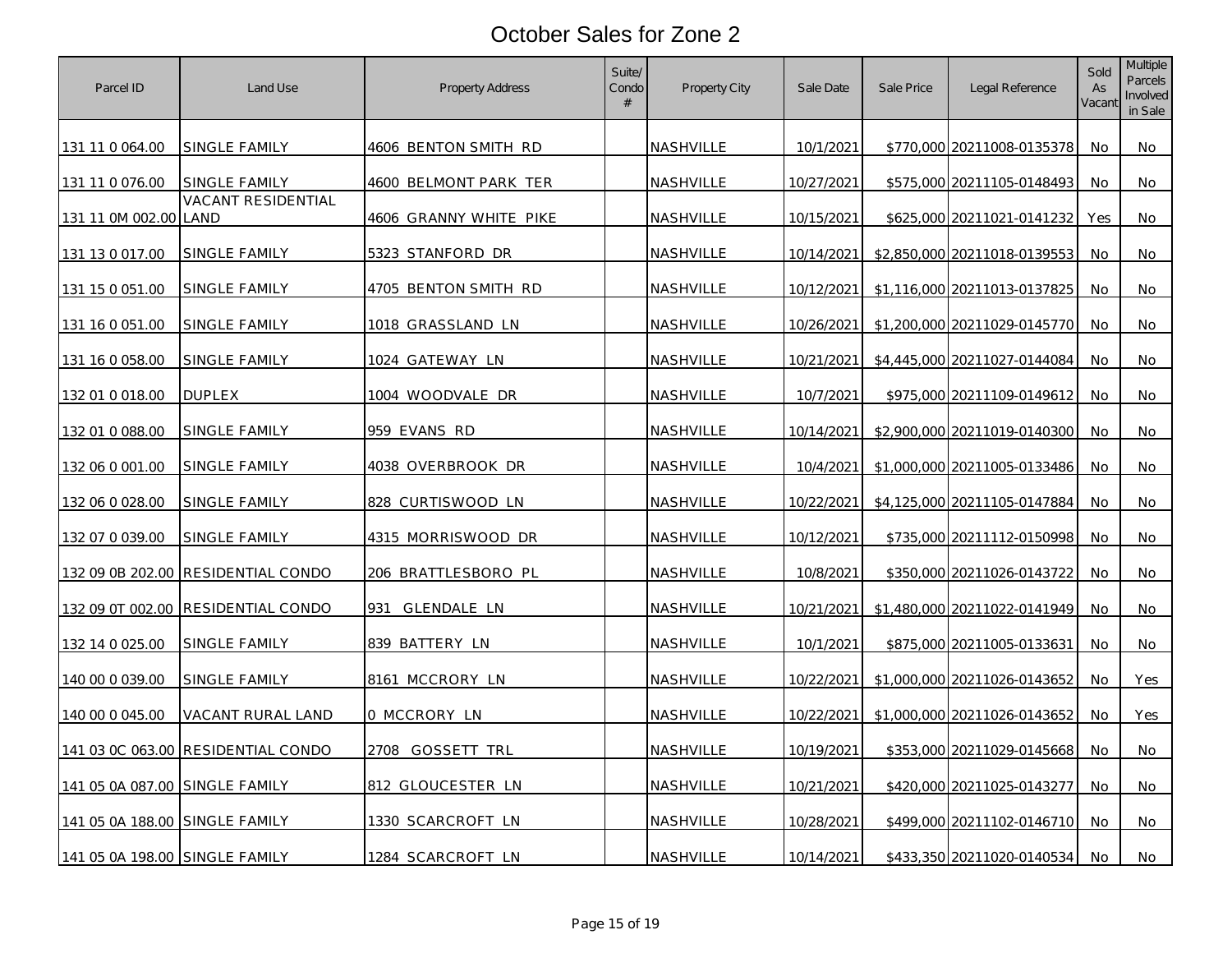| Parcel ID                      | Land Use                           | <b>Property Address</b> | Suite/<br>Condo<br># | Property City    | Sale Date         | Sale Price | Legal Reference            | Sold<br>As<br>Vacant | <b>Multiple</b><br>Parcels<br>Involved<br>in Sale |
|--------------------------------|------------------------------------|-------------------------|----------------------|------------------|-------------------|------------|----------------------------|----------------------|---------------------------------------------------|
| 141 05 0A 583.00 SINGLE FAMILY |                                    | <u>1677 BROCKTON LN</u> |                      | <b>NASHVILLE</b> | 10/27/2021        |            | \$430,000 20211101-0145968 | No.                  | No                                                |
|                                | 141 06 0B 003.00 RESIDENTIAL CONDO | 8213 COLEY DAVIS RD     |                      | <b>NASHVILLE</b> | 10/15/2021        |            | \$240,000 20211020-0140747 | No                   | No                                                |
|                                | 141 06 0D 025.00 RESIDENTIAL CONDO | 3051 HARPETH SPRINGS DR |                      | NASHVILLE        | 10/22/2021        |            | \$275,000 20211027-0144505 | No                   | No                                                |
|                                | 141 06 0D 032.00 RESIDENTIAL CONDO | 3065 HARPETH SPRINGS DR |                      | NASHVILLE        | 10/12/2021        |            | \$274,000 20211014-0138117 | No                   | No                                                |
| 141 07 0B 105.00 SINGLE FAMILY |                                    | <u>345 ROSLYN CT</u>    |                      | NASHVILLE        | 10/21/2021        |            | \$390,000 20211025-0142651 | No                   | No                                                |
| 141 12 0B 090.00 SINGLE FAMILY |                                    | 7157 BAY COVE TRL       |                      | NASHVILLE        | 10/14/2021        |            | \$425,000 20211020-0140956 | No                   | No.                                               |
| 141 12 0B 100.00 SINGLE FAMILY |                                    | 945 MORTON MILL RD      |                      | NASHVILLE        | 10/1/2021         |            | \$355,000 20211014-0138114 | No                   | No                                                |
| 141 12 0B 110.00 SINGLE FAMILY |                                    | 925 MORTON MILL RD      |                      | NASHVILLE        | 10/13/2021        |            | \$585,000 20211018-0139920 | No                   | No                                                |
| 141 12 0C 042.00 SINGLE FAMILY |                                    | 7317 RIVER BEND RD      |                      | NASHVILLE        | 10/18/2021        |            | \$630,000 20211020-0141152 | No                   | No                                                |
| 141 15 0D 015.00 SINGLE FAMILY |                                    | 7105 WYNHAM PL          |                      | NASHVILLE        | 10/8/2021         |            | \$480,000 20211019-0140469 | No                   | No                                                |
|                                | 142 01 0A 024.00 RESIDENTIAL CONDO | 8207 SAWYER BROWN RD    |                      | D-6 NASHVILLE    | 10/22/2021        |            | \$285,000 20211028-0145116 | No                   | No                                                |
| 142 02 0 188.00                | <u>SINGLE FAMILY</u>               | 7414 BRIDLE DR          |                      | NASHVILLE        | 10/25/2021        |            | \$416,000 20211027-0144387 | No                   | No                                                |
|                                | 142 02 0C 013.00 RESIDENTIAL CONDO | 606 PARKVUE PLACE DR    |                      | NASHVILLE        | 10/12/2021        |            | \$450,000 20211014-0138175 | No                   | No                                                |
|                                | 142 02 0C 021.00 RESIDENTIAL CONDO | PARKVUE PLACE DR<br>626 |                      | NASHVILLE        | 10/14/2021        |            | \$455,500 20211018-0139590 | No                   | No                                                |
|                                | 142 02 0C 023.00 RESIDENTIAL CONDO | PARKVUE PLACE DR<br>630 |                      | NASHVILLE        | 10/1/2021         |            | \$400,000 20211007-0135007 | No                   | No                                                |
| 142 03 0 063.00                | SINGLE FAMILY                      | 841 STIRRUP DR          |                      | NASHVILLE        | 10/19/2021        |            | \$455,000 20211026-0143852 | No                   | No                                                |
|                                | 142 03 0A 347.00 RESIDENTIAL CONDO | 347 DEER LAKE DR        |                      | NASHVILLE        | 10/4/2021         |            | \$140,000 20211012-0136985 | No                   | No.                                               |
|                                | 142 05 0B 071.00 RESIDENTIAL CONDO | 8300 SAWYER BROWN RD    |                      | -308 NASHVILLE   | 10/1/2021         |            | \$295,000 20211004-0132760 | No                   | No                                                |
|                                | 142 05 0C 027.00 RESIDENTIAL CONDO | 1041 TODD PREIS DR      |                      | NASHVILLE        | <u>10/26/2021</u> |            | \$274,900 20211027-0144282 | No                   | No                                                |
| 142 06 0D 067.00 ZERO LOT LINE |                                    | 555 DORAL COUNTRY DR    |                      | NASHVILLE        | 10/21/2021        |            | \$252,000 20211029-0145373 | <b>No</b>            | No                                                |
| 142 07 0 012.00                | SINGLE FAMILY                      | 7328 HIGHWAY 70 S       |                      | NASHVILLE        | 10/1/2021         |            | \$445,000 20211005-0133698 | No.                  | No                                                |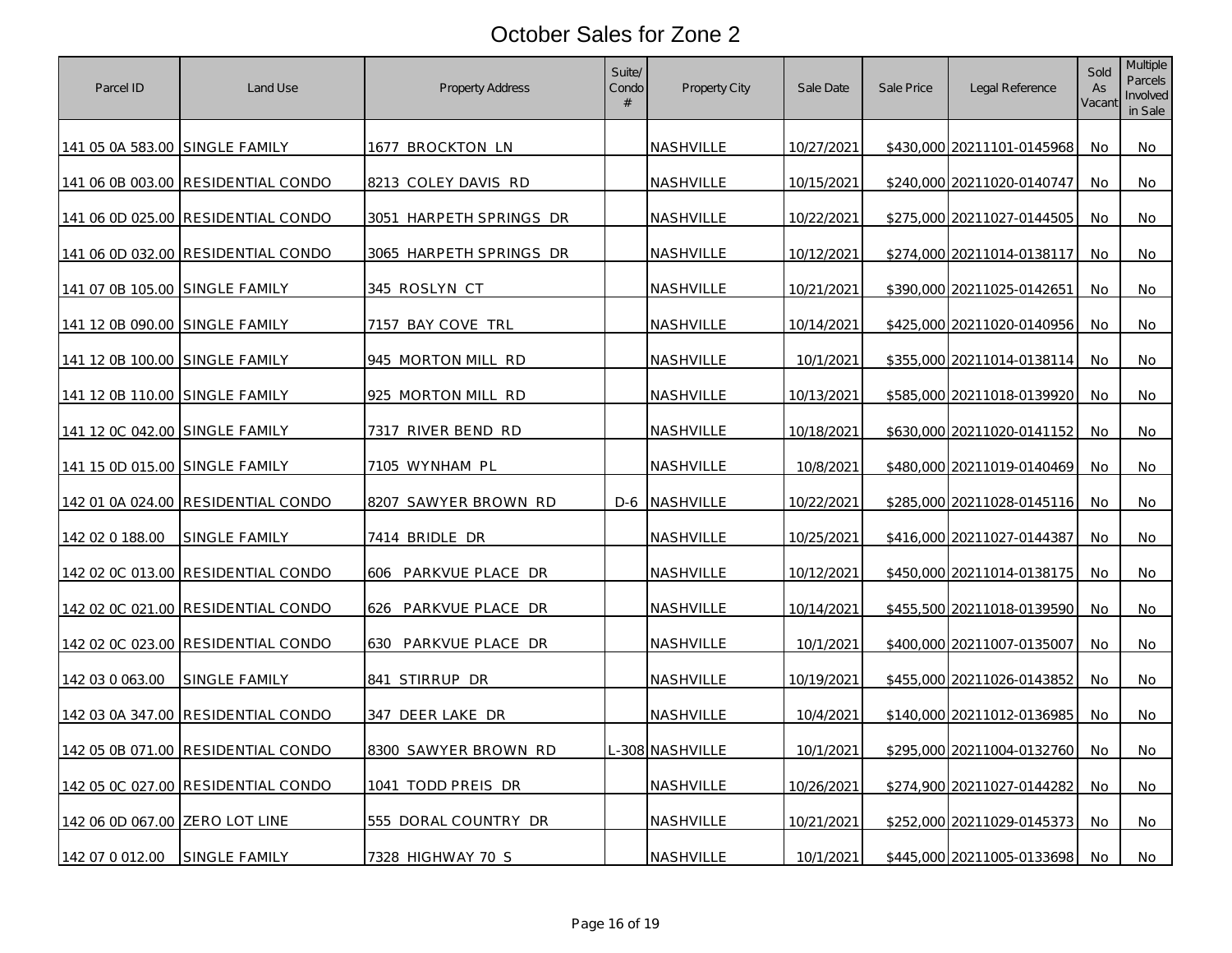| Parcel ID                      | Land Use                           | <b>Property Address</b>                 | Suite/<br>Condo<br># | Property City    | Sale Date         | Sale Price | Legal Reference            | Sold<br>As<br>Vacant | <b>Multiple</b><br>Parcels<br>Involved<br>in Sale |
|--------------------------------|------------------------------------|-----------------------------------------|----------------------|------------------|-------------------|------------|----------------------------|----------------------|---------------------------------------------------|
| 142 07 0C 049.00 ZERO LOT LINE |                                    | <u>246 MYHR GRN</u>                     |                      | NASHVILLE        | 10/15/2021        |            | \$326,000 20211022-0141991 | No                   | No                                                |
| 142 07 0J 685.00               | <b>RESIDENTIAL CONDO</b>           | 685 BRISTOL CREEK DR                    |                      | NASHVILLE        | 10/22/2021        |            | \$335,000 20211028-0145035 | No                   | No                                                |
|                                | 142 08 0A 011.00 RESIDENTIAL CONDO | 107 HOLLY FRST                          |                      | NASHVILLE        | 10/21/2021        |            | \$308,500 20211105-0147911 | No                   | No                                                |
|                                | 142 08 0B 071.00 RESIDENTIAL CONDO | 907 HOLLY FRST                          |                      | <b>NASHVILLE</b> | 10/29/2021        |            | \$345,000 20211109-0149581 | No                   | No                                                |
| 142 09 0 010.00                | <b>DUPLEX</b>                      | 7443 GEORGE GAINES RD                   |                      | NASHVILLE        | 10/1/2021         |            | \$580,000 20211004-0133368 | No                   | Yes                                               |
| 142 09 0 013.00                | <b>DUPLEX</b>                      | 7431 GEORGE GAINES RD                   |                      | <b>BELLEVUE</b>  | 10/1/2021         |            | \$580,000 20211004-0133368 | No                   | <b>Yes</b>                                        |
| 142 09 0A 037.00 ZERO LOT LINE |                                    | 830 TODD PREIS DR                       |                      | NASHVILLE        | 10/26/2021        |            | \$245,350 20211109-0149757 | No                   | No                                                |
|                                | 142 09 0D 085.00 RESIDENTIAL CONDO | 1089 GENERAL GEORGE PATTON<br><b>RD</b> |                      | NASHVILLE        | 10/26/2021        |            | \$320,000 20211029-0145512 | No                   | No                                                |
|                                | 142 09 0F 518.00 RESIDENTIAL CONDO | 518 GENERAL GEORGE PATTON<br><b>RD</b>  |                      | NASHVILLE        | 10/8/2021         |            | \$100,000 20211013-0137570 | No                   | No                                                |
|                                | 142 09 0H 098.00 RESIDENTIAL CONDO | 9130 SAWYER BROWN RD                    |                      | NASHVILLE        | 10/21/2021        |            | \$420,000 20211026-0143680 | No                   | No                                                |
| 142 10 0 046.00                | SINGLE FAMILY                      | 7428 GEORGE GAINES RD                   |                      | <b>BELLEVUE</b>  | 10/15/2021        |            | \$275,000 20211025-0143108 | No                   | No                                                |
| 142 11 0 155.00                | <u>SINGLE FAMILY</u>               | <u>7217 BIRCH BARK DR</u>               |                      | NASHVILLE        | 10/12/2021        |            | \$515,000 20211014-0138270 | No                   | No                                                |
| 142 11 0B 031.00 SINGLE FAMILY |                                    | 828 MAGNOLIA CT E                       |                      | NASHVILLE        | 10/29/2021        |            | \$425,000 20211105-0148387 | No                   | No                                                |
| 142 13 0A 063.00 SINGLE FAMILY |                                    | NORTHRIDGE CIR<br>201                   |                      | NASHVILLE        | 10/6/2021         |            | \$550,000 20211018-0139318 | No                   | No                                                |
|                                | 142 13 0C 044.00 RESIDENTIAL CONDO | 8611 SAWYER BROWN RD                    |                      | NASHVILLE        | 10/29/2021        |            | \$400,000 20211101-0145973 | No                   | No                                                |
|                                | 142 13 0C 081.00 RESIDENTIAL CONDO | 8728 SAWYER BROWN RD                    |                      | NASHVILLE        | 10/15/2021        |            | \$335,000 20211020-0140565 | No                   | No                                                |
|                                | 142 15 0C 149.00 RESIDENTIAL CONDO | <u>149 HICKS RD</u>                     |                      | NASHVILLE        | 10/15/2021        |            | \$200,000 20211019-0140097 | No                   | No                                                |
| 142 16 0B 022.00 SINGLE FAMILY |                                    | 508 CABOT PL                            |                      | NASHVILLE        | 10/18/2021        |            | \$692,500 20211025-0142986 | No                   | No                                                |
| 142 16 0C 005.00 SINGLE FAMILY |                                    | 2704 N HIGHLANDS DR                     |                      | NASHVILLE        | <u>10/14/2021</u> |            | \$530,000 20211022-0142026 | No                   | No                                                |
|                                | 143 01 0A 102.00 RESIDENTIAL CONDO | 102 WINDSOR TERRACE DR                  |                      | NASHVILLE        | 10/18/2021        |            | \$280,000 20211025-0142618 | No                   | No                                                |
|                                | 143 01 0C 028.00 RESIDENTIAL CONDO | 6952 HIGHWAY 70 S                       |                      | 128 NASHVILLE    | 10/7/2021         |            | \$264,000 20211011-0136325 | No.                  | No                                                |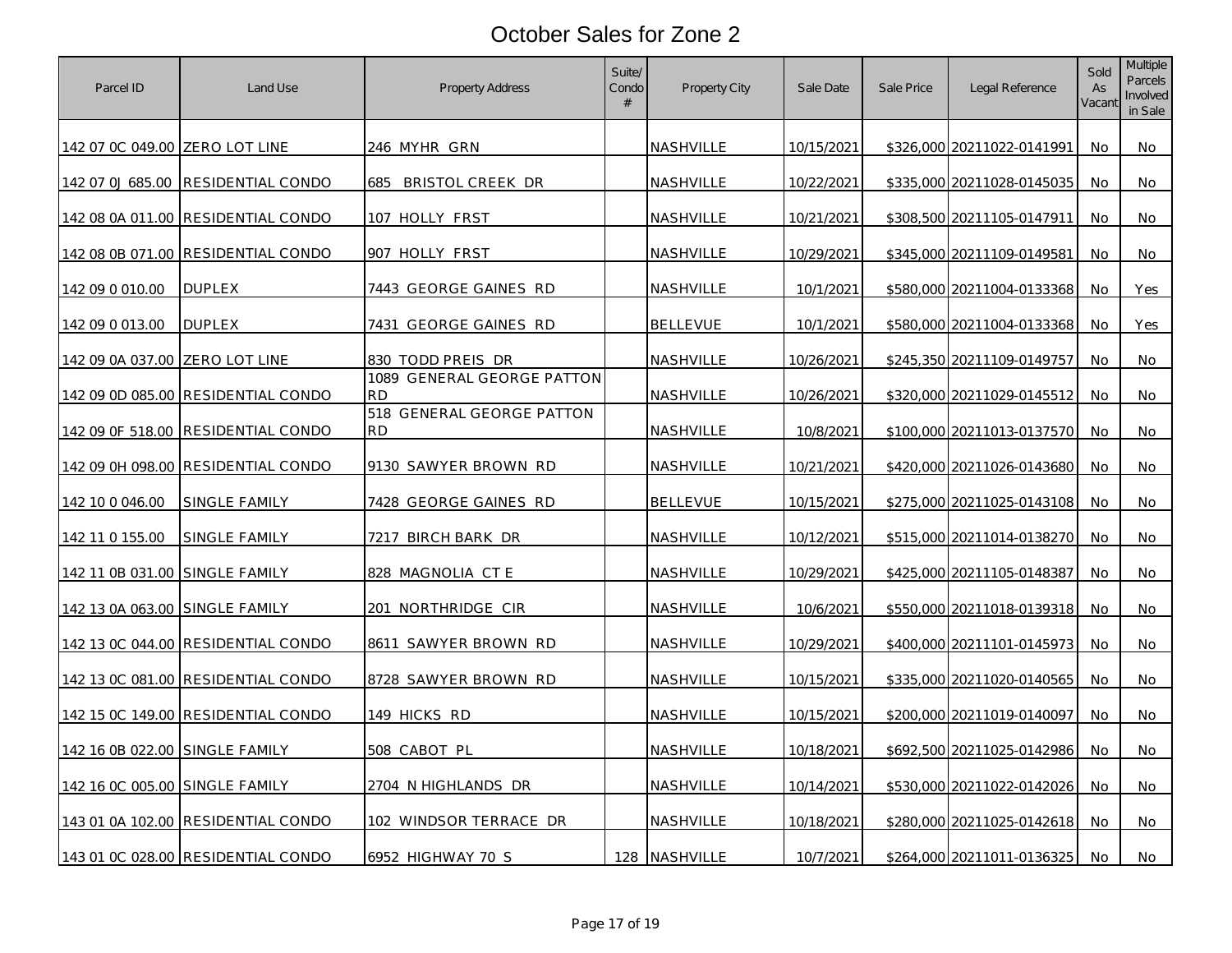| Parcel ID                      | Land Use                           | <b>Property Address</b> | Suite/<br>Condo<br># | Property City | Sale Date  | Sale Price | Legal Reference              | Sold<br>As<br>Vacant | <b>Multiple</b><br>Parcels<br>Involved<br>in Sale |
|--------------------------------|------------------------------------|-------------------------|----------------------|---------------|------------|------------|------------------------------|----------------------|---------------------------------------------------|
| 143 03 0 021.00                | SINGLE FAMILY                      | 829 HIGHLAND PARK CT    |                      | NASHVILLE     | 10/26/2021 |            | \$550,000 20211028-0144746   | No.                  | No                                                |
|                                | 143 03 0A 012.00 RESIDENTIAL CONDO | 6914 HIGHLAND PARK DR   |                      | NASHVILLE     | 10/29/2021 |            | \$183,000 20211110-0150018   | No                   | No                                                |
|                                | 143 03 0E 054.00 RESIDENTIAL CONDO | 7108 WESTSIDE CIR       |                      | NASHVILLE     | 10/22/2021 |            | \$361,210 20211025-0142703   | No                   | No                                                |
| 144 00 0 010 00                | SINGLE FAMILY                      | 6135 HILLSBORO PIKE     |                      | NASHVILLE     | 10/12/2021 |            | \$2,100,000 20211014-0138150 | No                   | No                                                |
| 144 00 0 076.00                | SINGLE FAMILY                      | 2020 OTTER CREEK RD     |                      | NASHVILLE     | 10/8/2021  |            | \$2,600,000 20211013-0137598 | No                   | No                                                |
| 144 04 0 012.00                | SINGLE FAMILY                      | 2212 TYNE BLVD          |                      | NASHVILLE     | 10/29/2021 |            | \$2,850,000 20211110-0150083 | No                   | No                                                |
| 144 10 0 008.00                | SINGLE FAMILY                      | 4370 CHICKERING LN      |                      | NASHVILLE     | 10/28/2021 |            | \$2,500,000 20211101-0145913 | No.                  | No                                                |
| 144 10 0 0 3 4 .0 0            | SINGLE FAMILY                      | 6125 CHICKERING CT      |                      | NASHVILLE     | 10/12/2021 |            | \$1,200,000 20211015-0139213 | No                   | No.                                               |
| 144 15 0 060.00                | SINGLE FAMILY                      | 2017 EARLINGTON DR      |                      | NASHVILLE     | 10/15/2021 |            | \$864,900 20211019-0140091   | No                   | No                                                |
| 145 00 0 067.00                | SINGLE FAMILY                      | 5240 GRANNY WHITE TRCE  |                      | NASHVILLE     | 10/20/2021 |            | \$515,000 20211029-0145332   | No                   | No                                                |
| 145 00 0 144.00                | SINGLE FAMILY                      | 1828 TYNE BLVD          |                      | NASHVILLE     | 10/27/2021 |            | \$3,072,496 20211105-0148217 | No                   | No                                                |
| 145 00 0 163.00                | <b>SINGLE FAMILY</b>               | 5262 GRANNY WHITE TRCE  |                      | NASHVILLE     | 10/7/2021  |            | \$3,800,000 20211015-0138918 | No                   | No                                                |
| 145 08 0 015.00                | SINGLE FAMILY                      | 1035 BALMORAL DR        |                      | NASHVILLE     | 10/14/2021 |            | \$849,720 20211018-0139359   | No                   | No.                                               |
| 145 10 0 055.00                | SINGLE FAMILY                      | 1310 OTTER CREEK RD     |                      | NASHVILLE     | 10/15/2021 |            | \$1,450,000 20211020-0141161 | No                   | No                                                |
| 145 10 0 073.00                | <b>SINGLE FAMILY</b>               | 1249 MARY HELEN DR      |                      | NASHVILLE     | 10/26/2021 |            | \$940,000 20211028-0145109   | No                   | No                                                |
| 145 12 0 016.00                | SINGLE FAMILY                      | 1100 NORFLEET DR        |                      | NASHVILLE     | 10/15/2021 |            | \$1,000,000 20211018-0139531 | No.                  | No                                                |
| 145 14 0 035.00                | SINGLE FAMILY                      | 1242 JEFFERSON DAVIS CT |                      | BRENTWOOD     | 10/15/2021 |            | \$865,000 20211019-0140033   | No                   | No                                                |
| 146 05 0 011.00                | SINGLE FAMILY                      | 915 OVERTON LEA RD      |                      | NASHVILLE     | 10/20/2021 |            | \$2,500,000 20211025-0143430 | No                   | No                                                |
| 146 11 0 002.00                | SINGLE FAMILY                      | 5024 RAGLAND DR         |                      | NASHVILLE     | 10/14/2021 |            | \$491,000 20211018-0139500   | No                   | No.                                               |
| 155 08 0A 054.00 SINGLE FAMILY |                                    | 6404 SUGAR MAPLE LN     |                      | NASHVILLE     | 10/4/2021  |            | \$350,000 20211005-0133665   | No                   | No                                                |
| 155 08 0B 059.00 SINGLE FAMILY |                                    | 6117 S RIVERBEND DR     |                      | NASHVILLE     | 10/15/2021 |            | \$390,000 20211019-0140377   | No.                  | No                                                |